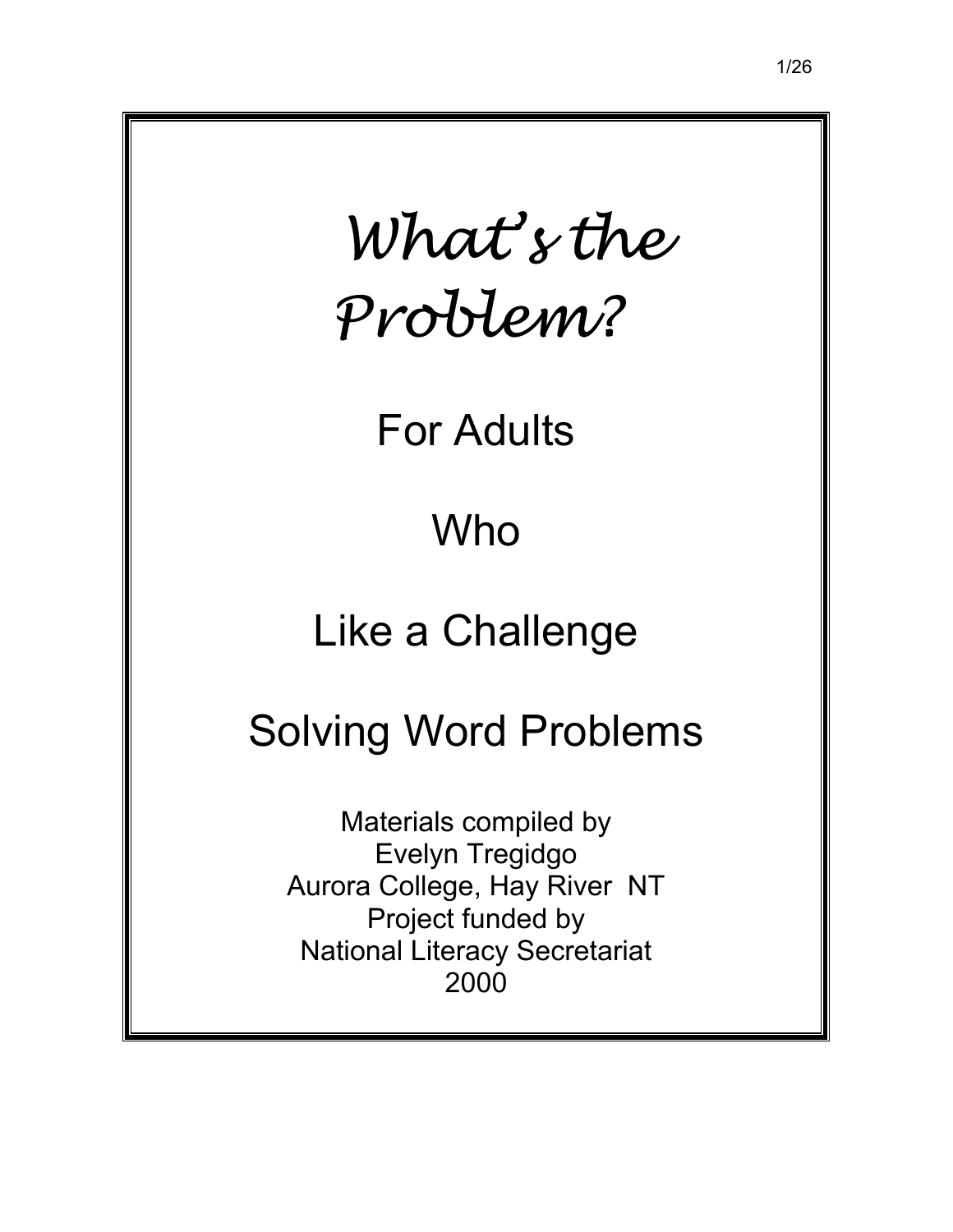# **TABLE OF CONTENTS**

|                                                  | 10 |
|--------------------------------------------------|----|
|                                                  | 11 |
|                                                  |    |
|                                                  |    |
|                                                  | 14 |
|                                                  |    |
|                                                  |    |
|                                                  |    |
| SELECT THE QUESTION AND THE GIVEN INFORMATION 18 |    |
| SELECT THE QUESTION AND THE GIVEN INFORMATION 19 |    |
|                                                  |    |
|                                                  |    |
| SELECT THE QUESTION AND THE GIVEN INFORMATION22  |    |
|                                                  |    |
|                                                  |    |
|                                                  |    |
|                                                  | 26 |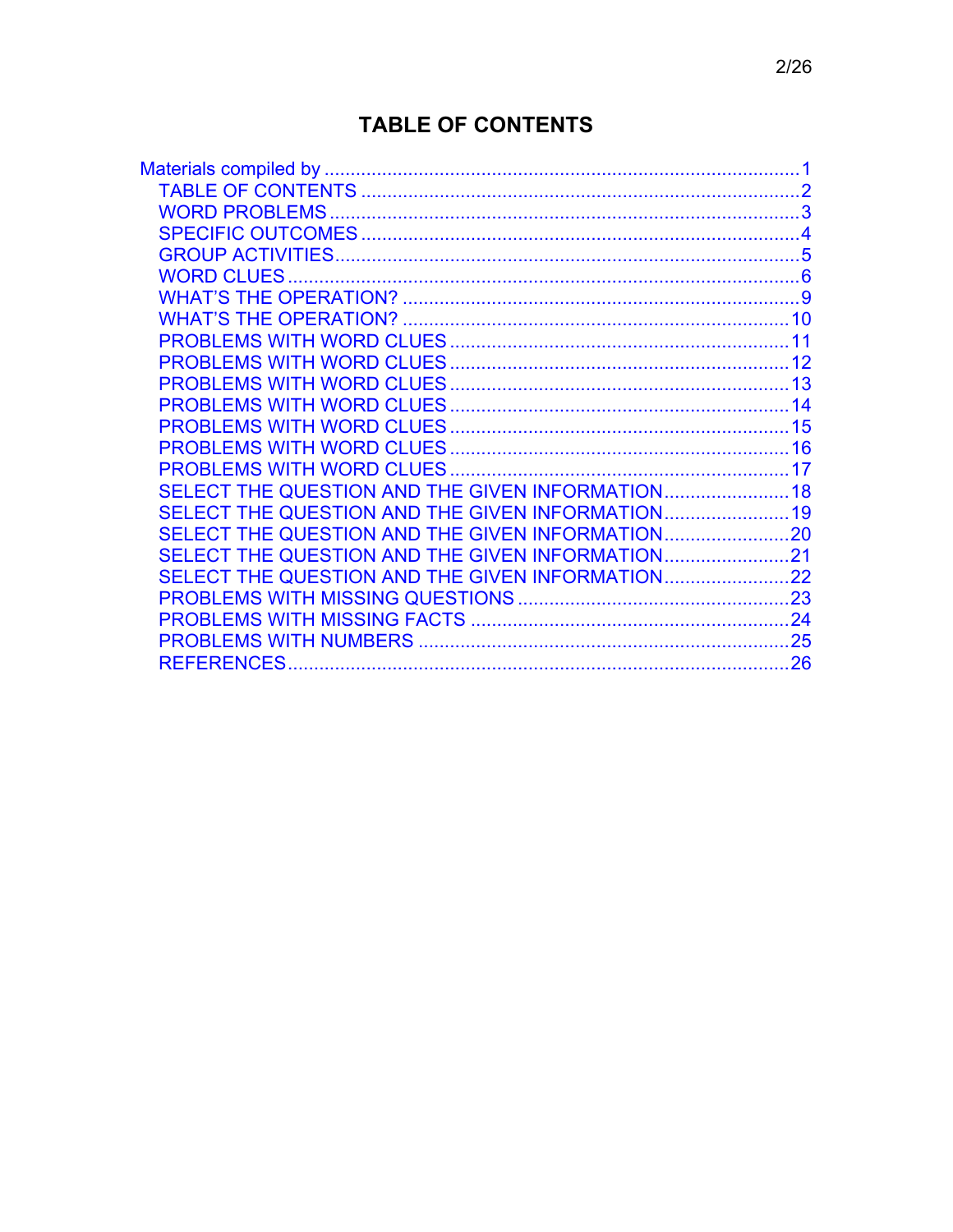#### **WORD PROBLEMS**

<span id="page-2-0"></span>Word problems can be particularly difficult for some adults for the following reasons:

- 1. A language barrier; the student may speak and understand two languages; however, their comprehension skills may be undeveloped in each.
- 2. English language words specific to mathematics may need reinforcement.
- 3. Basic arithmetic concepts may need to be clarified.
- 4. Multiplication facts usually need reinforcement.
- 5. Prevailing views that word problems are 'hard'.

For the most part, students have been exposed to traditional word problems that consist of the given facts (numbers) and a question. This approach asks the student to determine how they will arrive at a solution using language specific clues with and without numbers

**GOAL:** to motivate adult students who are at the 110 Literacy level to learn how to solve basic math problems in a supportive atmosphere.

 To facilitate motivation, these problems are best presented as ëbrain teasers' or 'twisters', for a short duration at the beginning of each math class. Presenting math problems for 10 to 15 minutes alleviates preconceived notions that math problems are 'hard' and must be worked at laboriously. Therefore, only 2 or 3 questions were presented each day.

Secondly, students are more eager to attack word problems if short lessons are presented as an enjoyable activity. Lots of discussion, rapid calculating, and a flurry of opinion takes place. Students are motivated to bring their personal math problems to class. e.g. Buying a carpet; comparative shopping.

**OBJECTIVE:** the student will learn the basic mathematical concepts, the operations, and the key words that provide clues to the solution of word problems. The students will use these acquired skills to solve word problems in real life situations.

**METHOD:** throughout the semester, multiplication facts were reviewed daily using a myriad of methods to challenge retention and interest! Before the problems were introduced, addition, subtraction, multiplication, and division concepts were taught. Addition/subtraction and multiplication/division operations were taught as converse operations using pictures and drawings. Next, clue words were written on a large wall poster.

The questions in this package are arranged in order of difficulty beginning with one-step problems and ending with two-step problems. Additional reinforcement to identify factual information and the question asked is given are also included. The last page presents traditional one or two-step problems with numbers.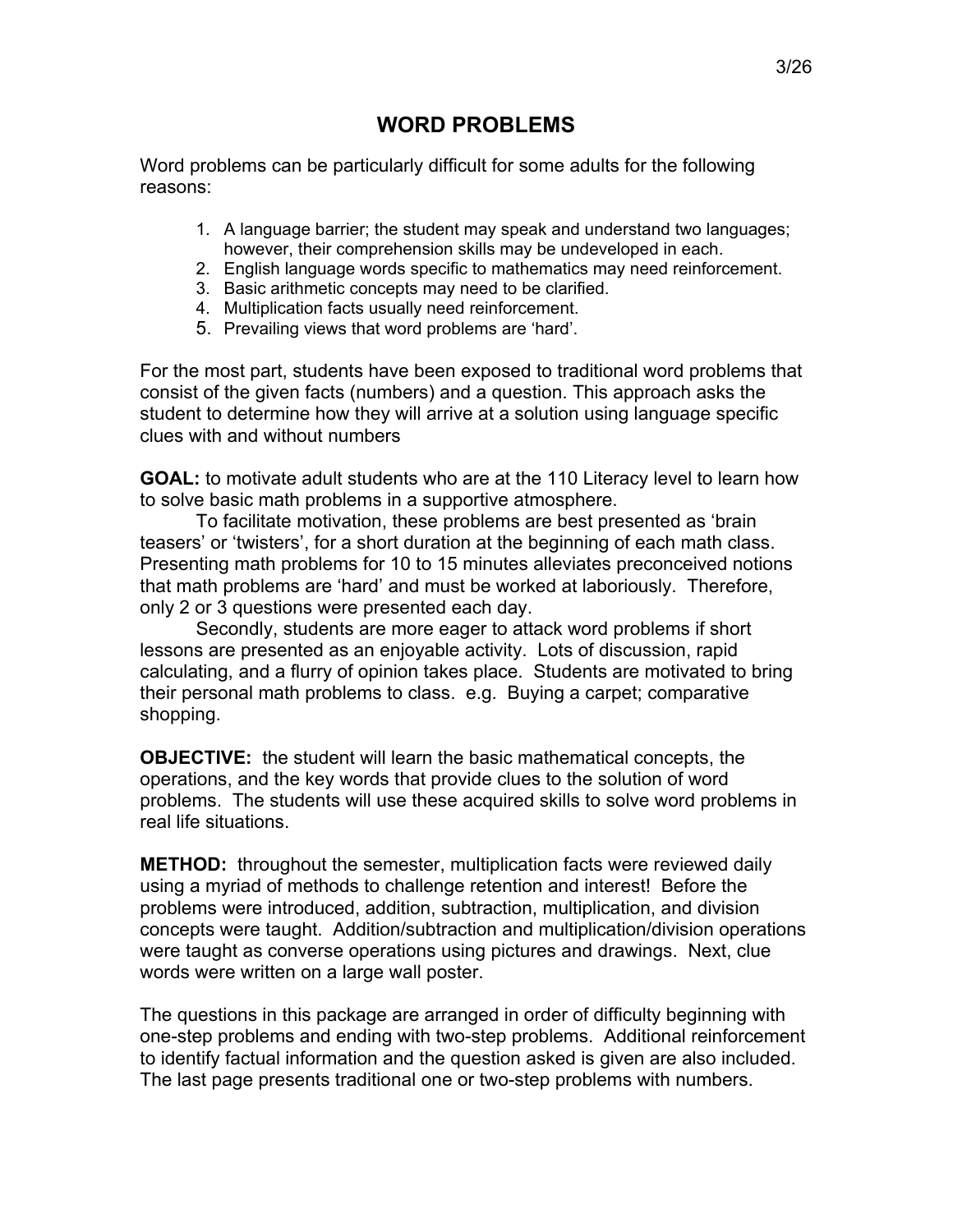#### **SPECIFIC OUTCOMES**

<span id="page-3-0"></span>Using the ABE Math 110 checklist in the curriculum guide, the following outcomes are taught and / or reinforced:

11. Apply skills to solve one-step word problems within a real-life context. This outcome was a natural result of the course. Students not only presented real life scenarios in class, but they also brought their personal mathematical problems to class for a collective solution.

13. Check solutions to addition and subtraction problems using the inverse operation.

- 14. Justify the choice of method of addition and subtraction (multiplication and division, as well) using estimation strategies, mental math strategies, and manipulative.
- 17. Identify and use common metric units to perform simple measurements of length and mass.
- 1. Demonstrate the meaning of vocabulary words used to solve addition, subtraction, multiplication, and division problems.

The purpose of this package is to achieve this specific outcome.

12/15. Calculate answers to adding, subtracting, multiplying, and dividing problems by using estimation strategies and mental math strategies.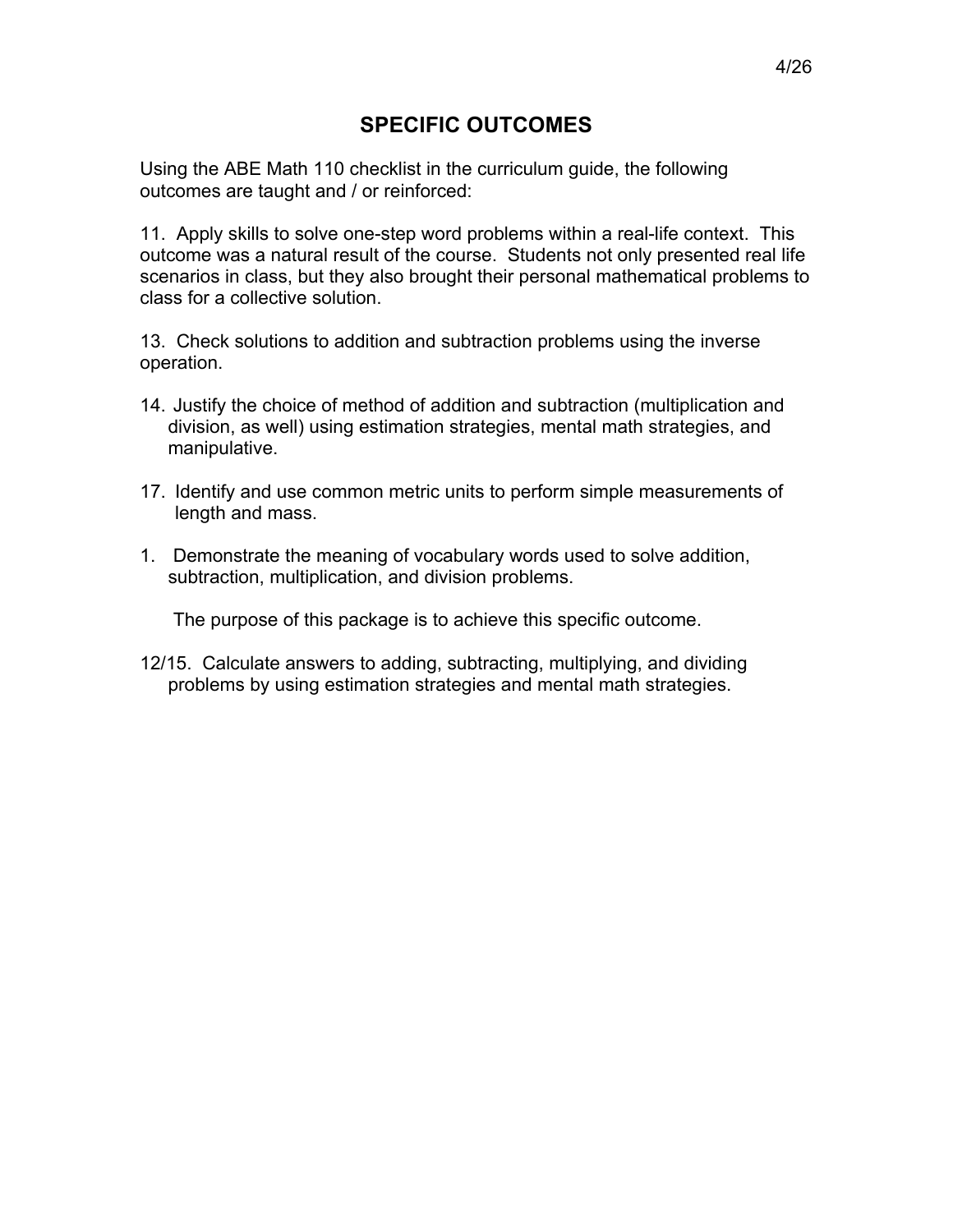## <span id="page-4-0"></span>**GROUP ACTIVITIES**

- 1. Students will complete a comparison shopping activity at the store in pairs. Each group will compare their findings.
- 2. After learning the concepts and attaining some proficiency, the students will make up their own problems by working in a group. Each group will present their problems to the collective whole.
- 3. Put names in a hat and have students draw questions on written cards.
- 4. Giving out silly prizes for correct answers worked.
- 5. Give each group an envelope containing a word problem. The students have to draw a picture that demonstrates how the problem should be solved.
- 6. Prepare a series of word problems with four possible answers. Using the format of the game show "Who Wants to be a Millionaire", the student will strive to earn \$1,000,000.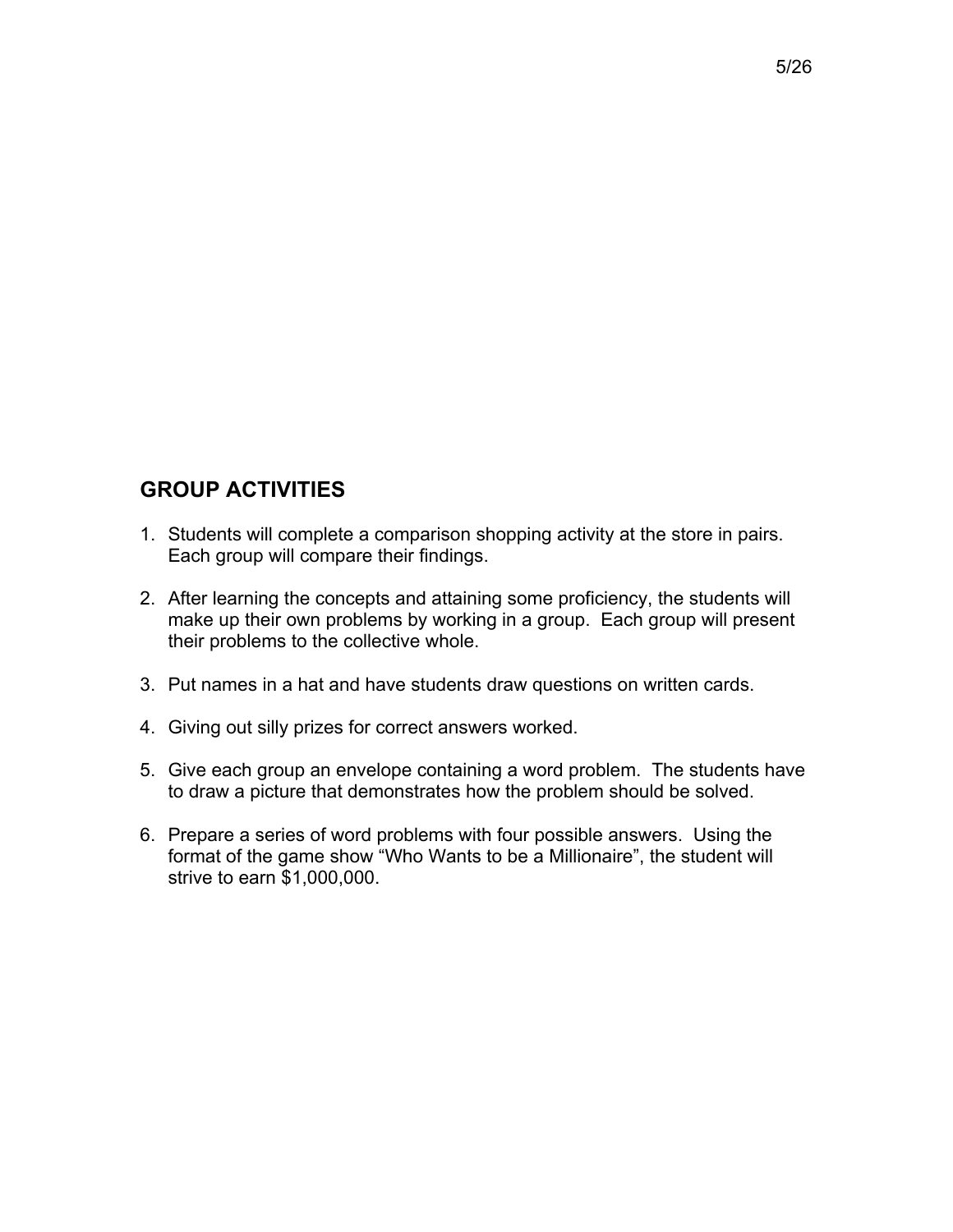## **WORD CLUES**

<span id="page-5-0"></span>

| <b>OPERATION</b> | <b>WORD CLUES</b>  | <b>EXAMPLE</b>                                                                                                                                                                                                             |
|------------------|--------------------|----------------------------------------------------------------------------------------------------------------------------------------------------------------------------------------------------------------------------|
| <b>ADD</b>       | Altogether         | Add: Jeff picked up 43 marbles, 73 sea<br>shells, and 105 pins. How many things<br>did he pick up altogether?                                                                                                              |
|                  | Total              | What was the <b>total</b> number of things he<br>picked up?                                                                                                                                                                |
|                  | Sum                | What is the sum of the items he picked<br>up?                                                                                                                                                                              |
|                  | Plus / Is          | 4 plus 4 is $8$                                                                                                                                                                                                            |
|                  | And                | 2 and 2 are $4$                                                                                                                                                                                                            |
|                  | <b>Both</b>        | What is the cost of <b>both</b> items                                                                                                                                                                                      |
|                  | Combined           | What is the total of all the entries after<br>they are combined?                                                                                                                                                           |
| <b>SUBTRACT</b>  | Left               | How much money is <b>left</b> ?                                                                                                                                                                                            |
|                  | Remaining          | How much money is remaining?                                                                                                                                                                                               |
|                  | Less               | How much <b>less</b> did she eat last week?                                                                                                                                                                                |
|                  | Less than          | The large glass contains 6 ml of milk.<br>The small glass contains 2 ml less than<br>the large glass. How many mi does the<br>small cup contain?                                                                           |
|                  | Difference between | What is the difference between 3<br>dollars and 2 dollars?                                                                                                                                                                 |
|                  | More               | How many more people live in Hay River<br>than in Fort Smith?                                                                                                                                                              |
|                  | Increase           | How much did the prices increase from<br>last year?                                                                                                                                                                        |
|                  |                    | <b>Increase:</b> This key word may surprise<br>you. You might think that "increase"<br>would mean to "add". But it doesn't. To<br>find an <b>increase</b> , you have to subtract<br>the old, lower size or amount from the |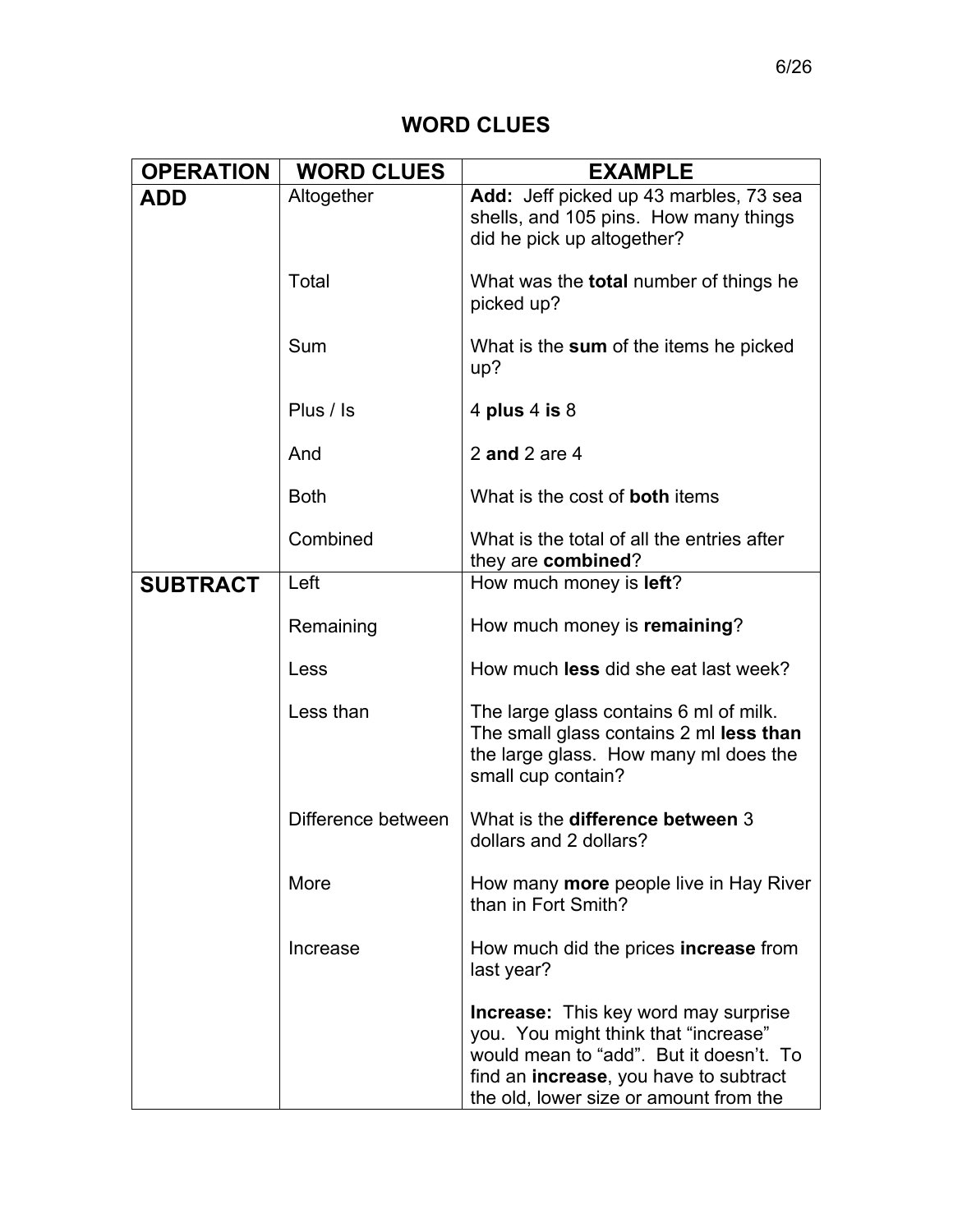| <b>SUBTRACT</b>                                     |                                                 | new, higher amount. The same goes for                                                                                                                                                                                                                                                         |
|-----------------------------------------------------|-------------------------------------------------|-----------------------------------------------------------------------------------------------------------------------------------------------------------------------------------------------------------------------------------------------------------------------------------------------|
| (Continued)                                         | Go up / grow / rise                             | "go up", "grow", and "rise".                                                                                                                                                                                                                                                                  |
|                                                     | Decrease                                        | How much did the price decrease from<br>last year?                                                                                                                                                                                                                                            |
|                                                     | Go down / reduce                                | <b>Decrease:</b> You may think that if<br>"increase" means subtraction, then<br>"decrease" would mean addition. But it<br>doesn't. To find a <b>decrease</b> , you use<br>exactly the same subtraction operation<br>as you would for "increase". The same<br>goes for "go down" and "reduce". |
|                                                     | Comparison:<br>Words that end in $-$<br>er:     |                                                                                                                                                                                                                                                                                               |
|                                                     | Farther                                         | How much <b>farther</b> is it to Fred's house?                                                                                                                                                                                                                                                |
|                                                     | Smaller                                         | How much smaller is the new<br>calculator?                                                                                                                                                                                                                                                    |
|                                                     | Larger, taller, older,<br>wider, etc.           |                                                                                                                                                                                                                                                                                               |
| <b>MULTIPLY</b><br>Key words are                    | Altogether                                      | Joey bought 7 lottery tickets every day<br>for 5 days. How many tickets did he buy<br>altogether?                                                                                                                                                                                             |
| often the same<br>for adding and<br>multiplying.    | Total                                           | What was the <b>total</b> number of tickets he<br>bought?                                                                                                                                                                                                                                     |
| Add to find the<br>total of different<br>numbers.   | In all                                          | What was the total number of tickets he<br>bought in all?                                                                                                                                                                                                                                     |
| Multiply to find<br>the total of the<br>same number |                                                 |                                                                                                                                                                                                                                                                                               |
| many times                                          | Of<br>(Particularly when<br>used with fractions | Fractions: How many kilometers is 3/5<br>of the distance?                                                                                                                                                                                                                                     |
|                                                     | and percent)                                    | Percent: What is 43% of the original<br>\$600.00?                                                                                                                                                                                                                                             |
|                                                     | Product                                         | The <b>product</b> of 2 and 3 is 6.                                                                                                                                                                                                                                                           |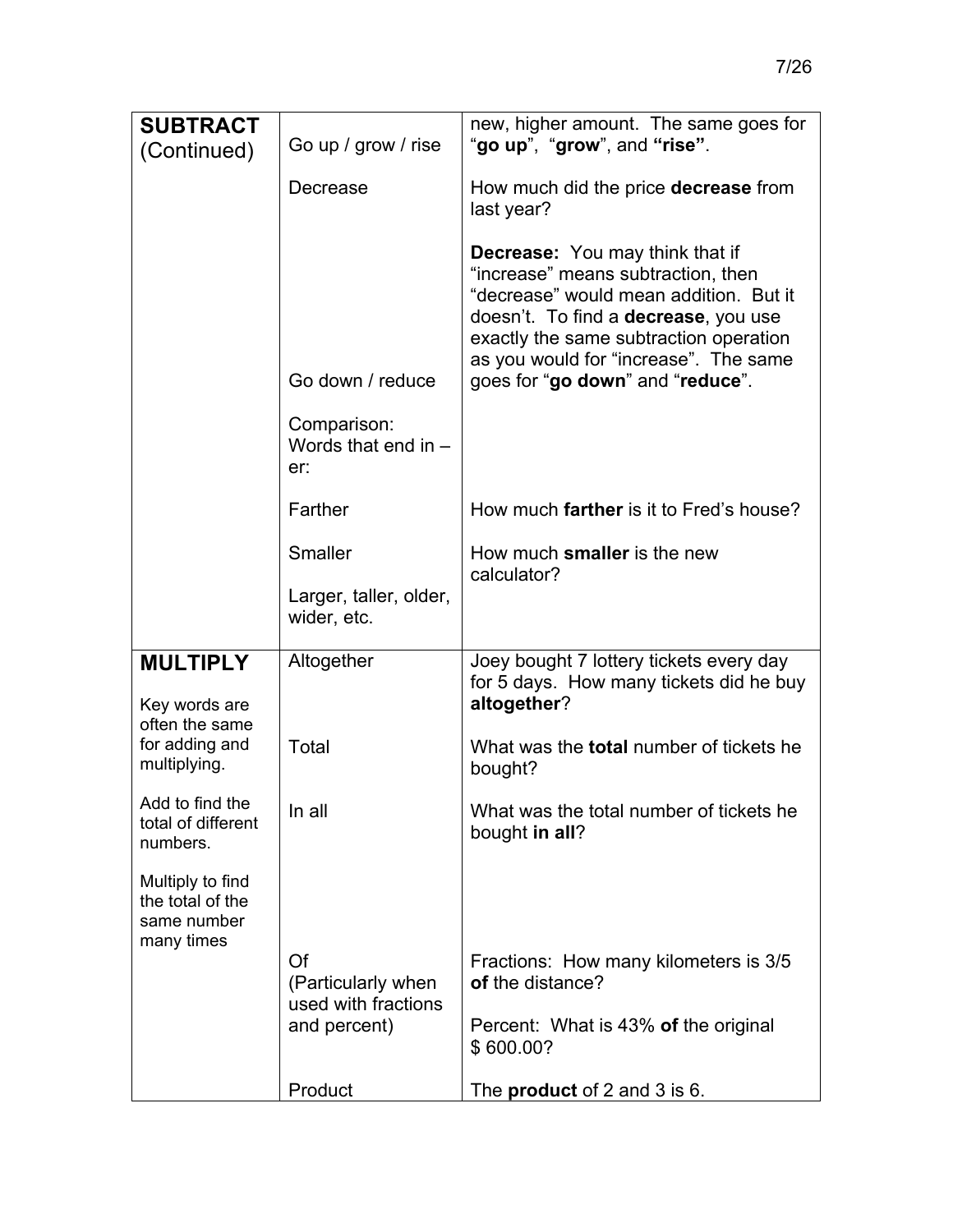| <b>DIVISION</b>                                                          |                          |                                                                                                                                           |
|--------------------------------------------------------------------------|--------------------------|-------------------------------------------------------------------------------------------------------------------------------------------|
| When you<br>multiply there                                               | Each one                 | How many did each one get?                                                                                                                |
| are parts or                                                             | Per                      | What is the price per litre?                                                                                                              |
| sets. You find<br>a total.                                               | Share                    | Three people divided the cost of the<br>pizza evenly. What was each person's<br>share?                                                    |
| When you<br>divide you start                                             | Quotient / Divided<br>by | The quotient of 12 divided by $6 = 6$ .                                                                                                   |
| with a total.<br>You need to<br>find the equal<br>parts of the<br>total. | One                      | Two litres of juice costs \$2.20. What is<br>the cost of <b>one</b> litre?                                                                |
| <b>ADD AND</b><br><b>DIVIDE</b>                                          | Average                  | You drove 641 km on Tuesday, 924 km<br>on Wednesday and 1, 020 km on<br>Thursday. What is the average number<br>of km you drove each day? |
| <b>DIVIDE</b>                                                            | Average                  | My phone bill was \$1,200 for the year.<br>What were my average monthly phone<br>costs?                                                   |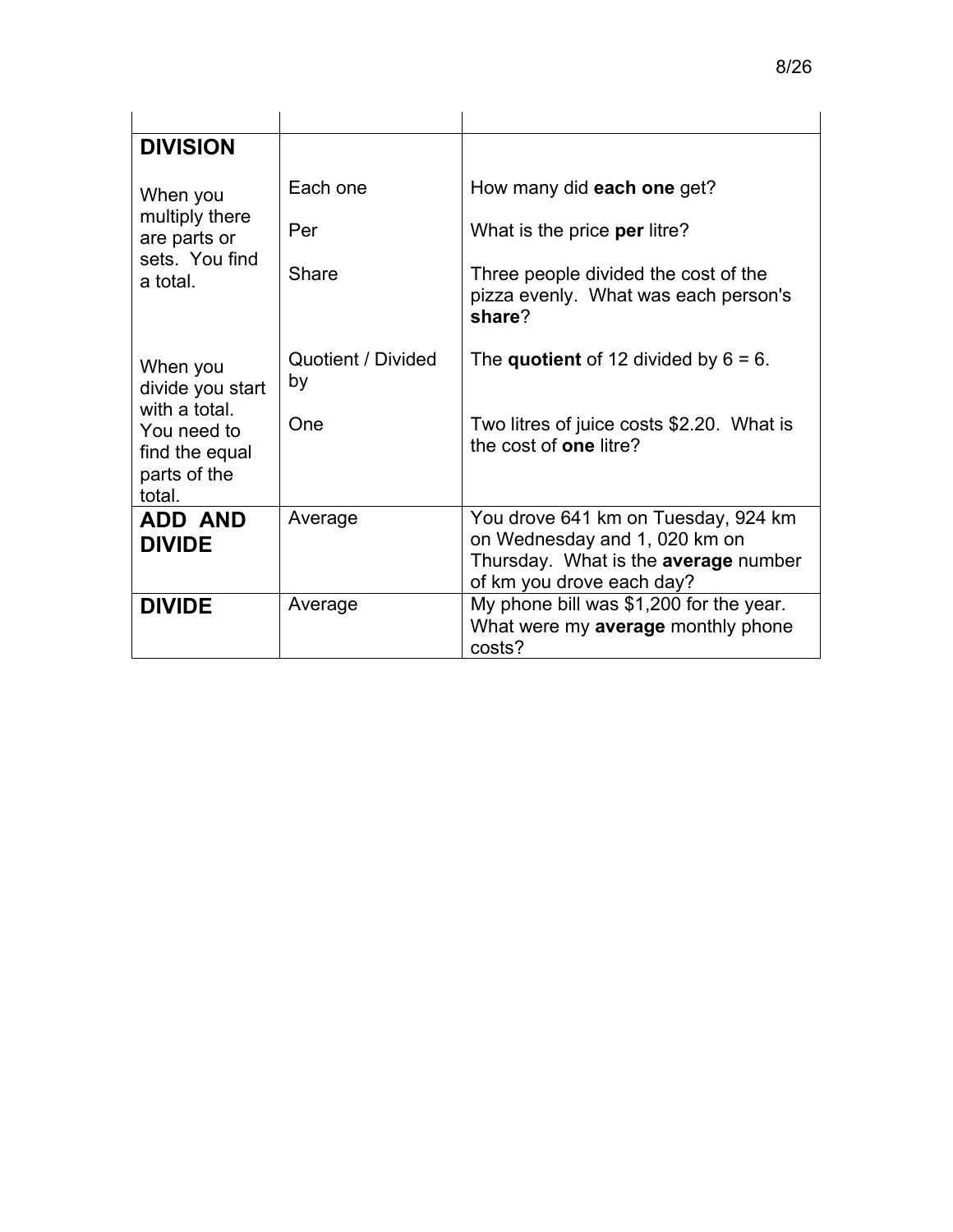## **WHAT'S THE OPERATION?**

<span id="page-8-0"></span>Mark the correct answer for each question with a check mark:

- 1. Which clue word suggests the operation **add**?
- **a) Left**
- **b) Altogether**
- **c) Each**
- **d) Of**
- 2. Which clue word suggests the operation **subtract**?
- **a) Left**
- **b) Altogether**
- **c) Each**
- **d) Of**
- 3. Which clue word suggests the operation **divide**?
- **a) Left**
- **b) Altogether**
- **c) Each**
- **d) Of**
- 4. Which clue word suggests the operation **mulitply**?
- **a) Left**
- **b) Altogether**
- **c) Each**
- **d) Of**
- 5. What operation is suggested by this question: How many **more** does he have to do?
- **a) Addition**
- **b) Subtraction**
- **c) Multiplication**
- **d) Division**
- 6. What operation is suggested by this question: How much did **each** one cost?
- **a) Addition**
- **b) Subtraction**
- **c) Multiplication**
- **d) Division**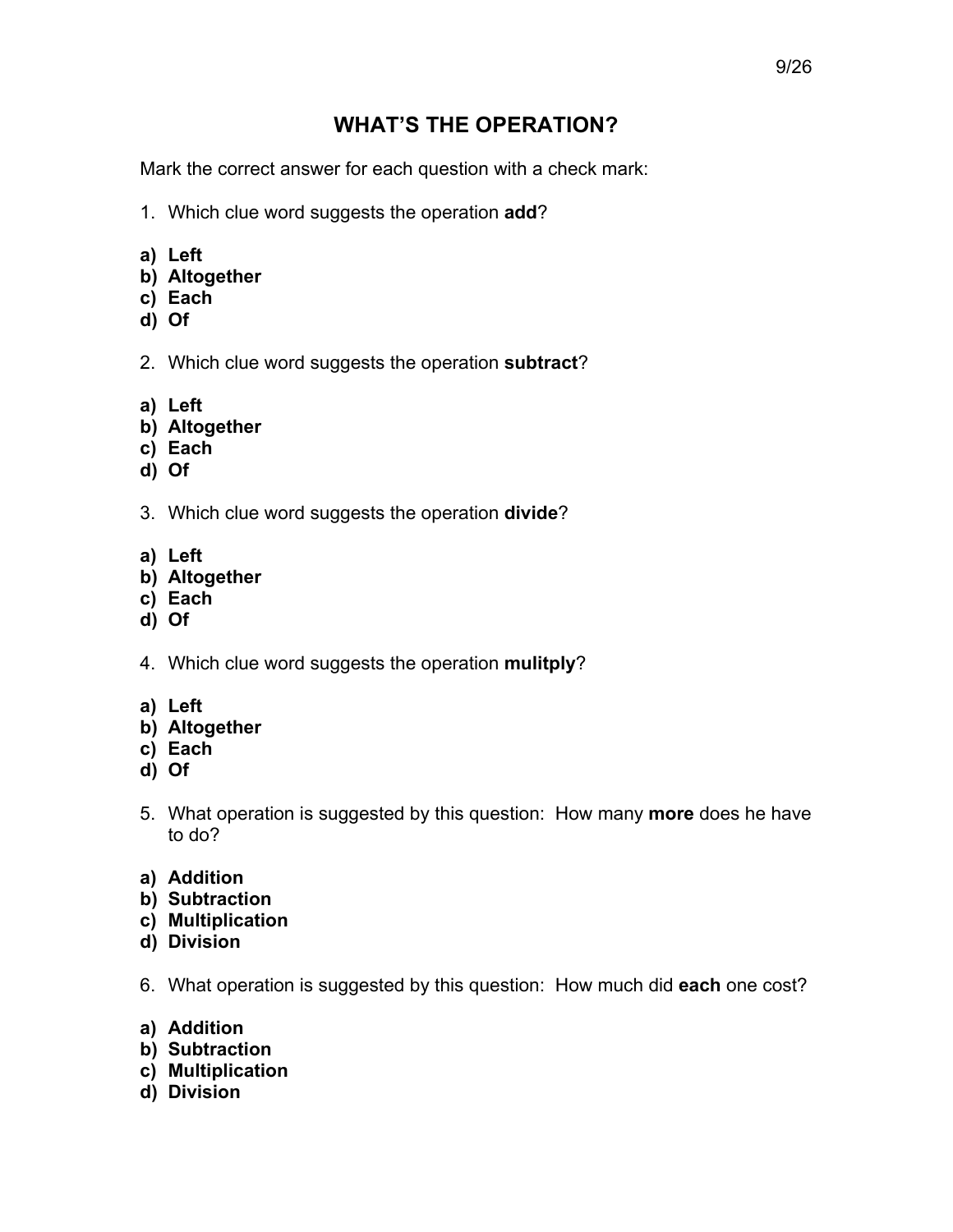## **WHATíS THE OPERATION?**

- <span id="page-9-0"></span>7. What operation is suggested by this statement and question: It took  $\frac{3}{4}$  of the summer vacation to build the addition to the kitchen. How much time was that?
- **a) Addition**
- **b) Subtraction**
- **c) Multiplication**
- **d) Division**
- 8. What operation is suggested by this statement and question: Ron worked 16 hours every day for 6 straight days. How many hours was that **altogether**? (Be careful  $-$  remember that this key word can suggest two different operations. You have to read the whole problem to find out which one goes here.)
- **a) Addition**
- **b) Subtraction**
- **c) Multiplication**
- **d) Division**
- 9. What operation is suggested by this question: How much was Bonnie's salary **increase**?
- **a) Addition**
- **b) Subtraction**
- **c) Multiplication**
- **d) Division**
- 10. What operation is suggested by this statement and question: Sixty percent **of** the senior class did not come to the first dance. How many people came to the dance?
- **a) Addition**
- **b) Subtraction**
- **c) Multiplication**
- **d) Division**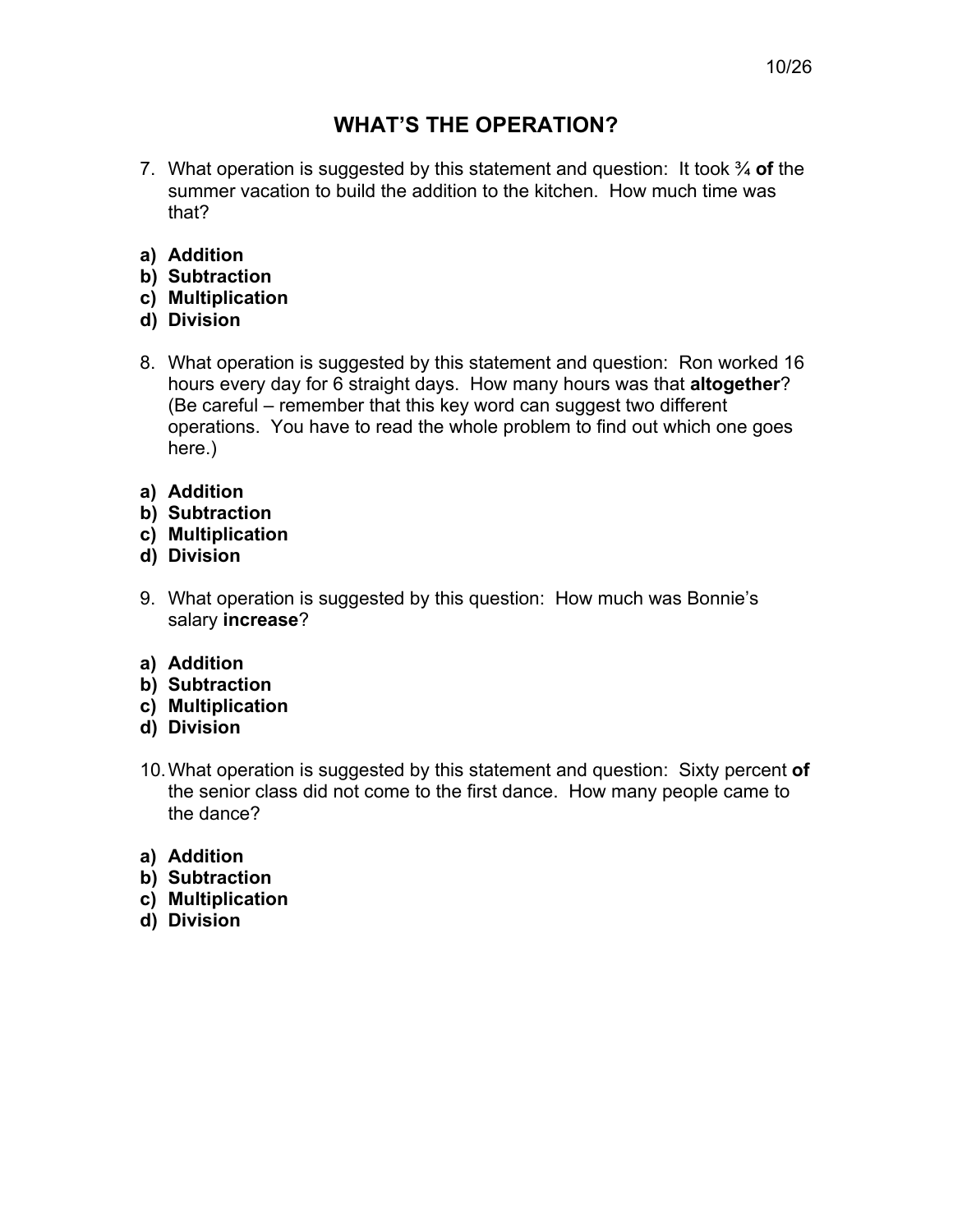<span id="page-10-0"></span>Write A (add), S (subtract), M (multiply), or D (divide) after each problem, to tell how you would work it if you knew the numbers.

1. How would you change nickels to cents?

 $\overline{\phantom{a}}$ 

 $\overline{\phantom{a}}$ 

 $\frac{1}{2}$ 

 $\overline{\phantom{a}}$ 

 $\frac{1}{2}$ 

 $\overline{\phantom{a}}$ 

 $\overline{\phantom{a}}$ 

 $\frac{1}{2}$ 

 $\frac{1}{2}$ 

 $\frac{1}{2}$ 

 $\frac{1}{2}$ 

2. How would you change dimes to nickels?

3. How do you change nickels to quarters?

4. How do you change yards to feet?

5. How do you change cents to dimes?

6. If you know the cost of one drum, how do you find the cost of several drums?

7. If you buy several different things, how do you find the total cost?

- 8. Joey knows his weight now. He also knows his weight last year. How can he find how much more he weighs now?
- 9. If you know how much money you spent at the Northern Store and also how much you had left after the Northern Store, how can you find how much you had at first?
- 10. Dave knows how much money he has now. He also knows how much it costs to buy a softball. How can he find how much money he will have left after he buys the ball?

<sup>11.</sup> If you know the ages of Ted and Agnes, how do you find the differences in their ages?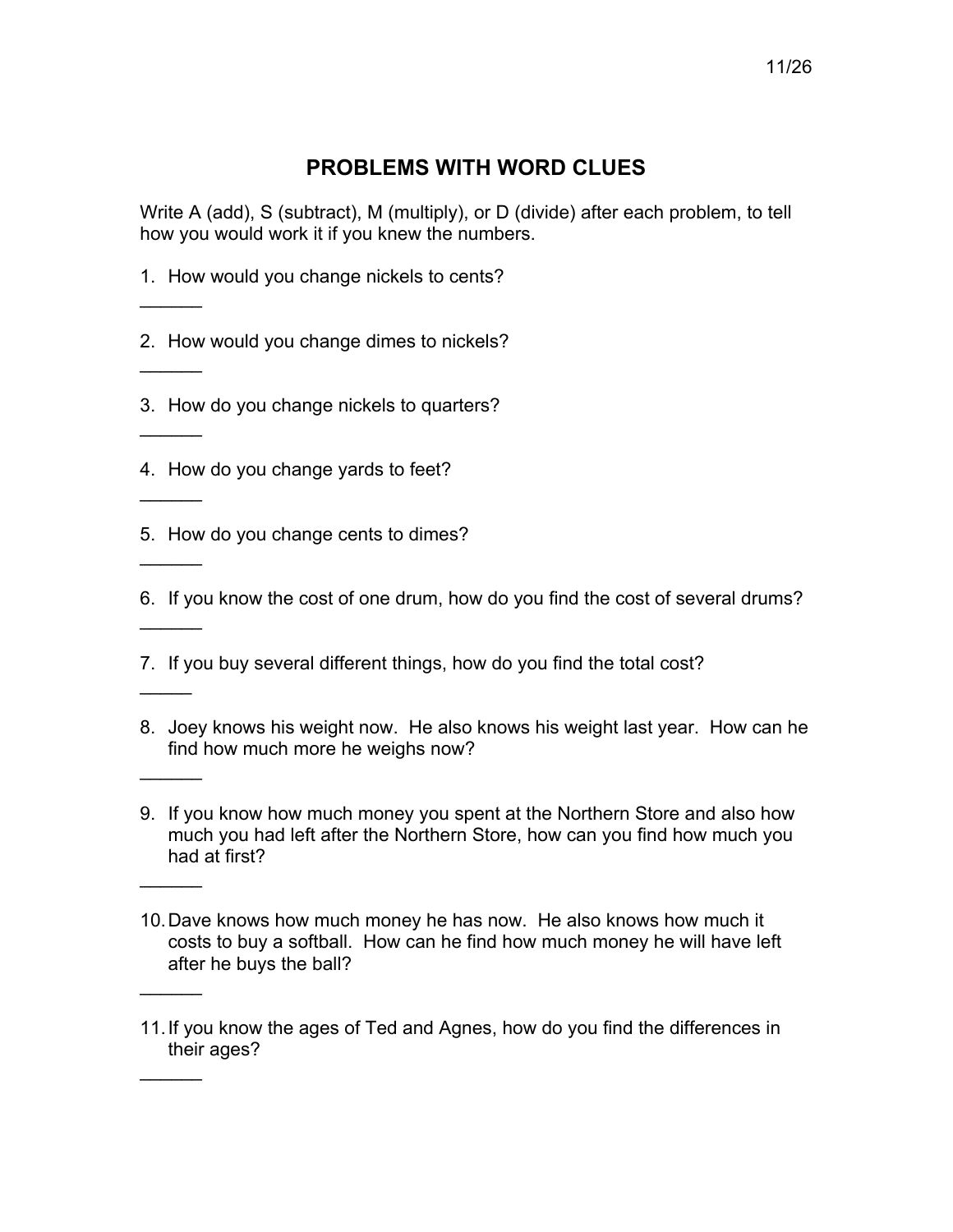<span id="page-11-0"></span>Tell how to work each problem by writing A, S, M, or D:

 $\overline{\phantom{a}}$ 

 $\overline{\phantom{a}}$ 

 $\overline{\phantom{a}}$ 

 $\frac{1}{2}$ 

 $\frac{1}{2}$ 

 $\overline{\phantom{a}}$ 

 $\overline{\phantom{a}}$ 

 $\overline{\phantom{a}}$ 

- 1. How do you find how much you save if you know how much you earn and how much you spend?
- 2. How do you find the weight of all the boys on a skidoo if you know the weight of each boy?
- 3. How do you find your share of the cost of a lunch, if you know the total cost and number of people who went to the lunch?
- 4. How do you find the number of dollars you can save in several weeks, if you know how many dollars you can save in one week?
- 5. How do you find the number of tickets you have sold if you know how many tickets you had to sell and how many tickets you have left?
- 6. If you know how much it costs to stay at Sandy Creek Camp for one week, how can you find how much it will cost to stay there for several weeks?
- 7. How do you find the cost of one ticket to the movies if you know the cost of several tickets?
- 8. How do you find the age of one of your friends if you know how many years older s/he is than you are?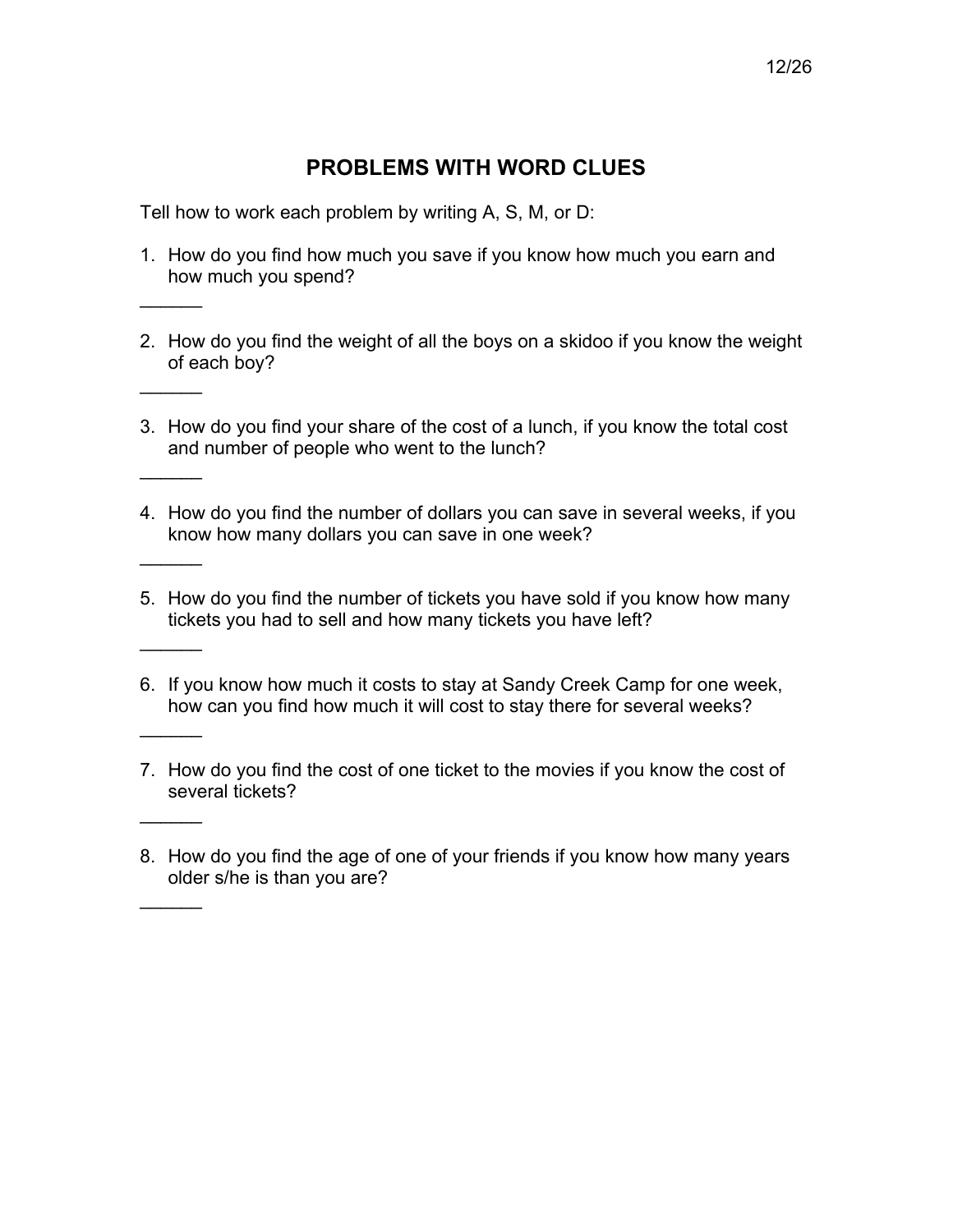<span id="page-12-0"></span>Tell how to work each problem by writing A, S, M, or D:

 $\overline{\phantom{a}}$ 

 $\overline{\phantom{a}}$ 

 $\overline{\phantom{a}}$ 

 $\frac{1}{2}$ 

 $\frac{1}{2}$ 

 $\overline{\phantom{a}}$ 

 $\overline{\phantom{a}}$ 

- 1. How do you find the cost of several dreamcatchers of the same kind if you know the cost of one dreamcatcher?
- 2. How do you find the number of stamps you have left if you know how many you had and how many you used to mail letters?
- 3. How do you find the cost of  $\frac{1}{2}$  pound of nuts if you know the cost of one pound?
- 4. How do you find the cost of one pencil if you know the number of pencils you can get for a dollar?
- 5. How do you find the number of people at a game if you know how many people went in each gate?
- 6. How do you find how many of your dogs ran away if you know how many you had and how many there are now in the yard?
- 7. How do you find the differences between your weight and the weight of your brother?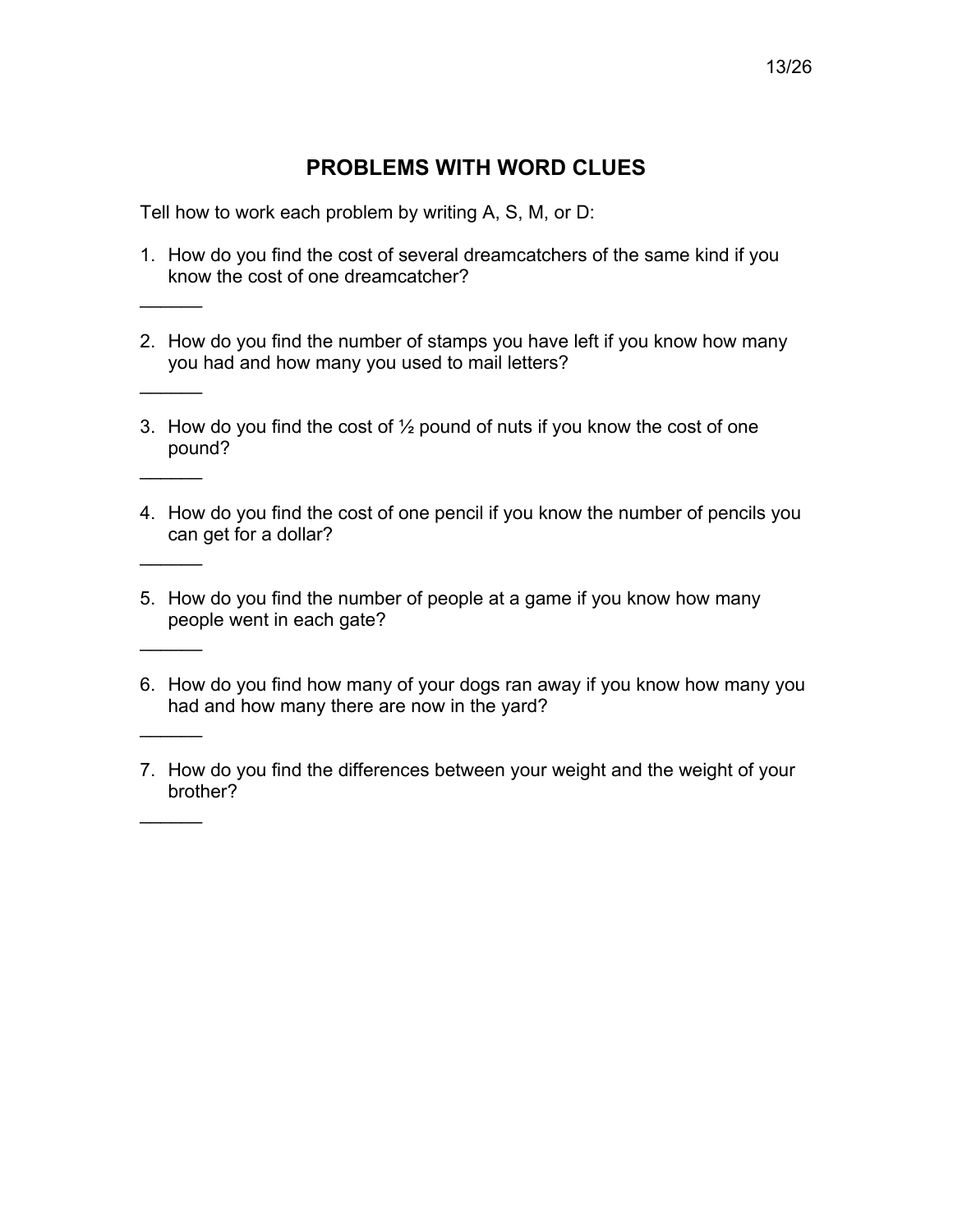<span id="page-13-0"></span>Write A (add), S (subtract), M (multiply), or D (divide) after each problem to tell how you would work it if you knew the necessary numbers:

- 1. How do you find the cost of several kilograms of meat if you know the cost of one kilogram?
- 2. How do you find your average score for a game if you know the total score you made and you know the number of games that you played?

 $\overline{\phantom{a}}$ 

 $\overline{\phantom{a}}$ 

 $\overline{\phantom{a}}$ 

 $\frac{1}{2}$ 

 $\frac{1}{2}$ 

 $\frac{1}{2}$ 

 $\frac{1}{2}$ 

 $\frac{1}{2}$ 

- 3. How do you find the total number of miles you traveled on a vacation last summer if you know the number of miles you went by boat, the number of miles by car, and the number of miles by plane?
- 4. How do you find how many meters long your fish line is if you know how many centimeters long it is?
- 5. How do you find the cost of your food at Pine Camp if you know the cost of food for one week and the number of weeks you have stayed?
- 6. How do you find the number of kilometres per hour that your father drove his car yesterday, if you know the distance he drove and the number of hours it took?
- 7. How do you find the amount of money you have in the bank if you know how much you had in the bank last week, and how much money you put in the bank this week?
- 8. How do you find the number of pounds in a truckful of gravel if you know how many tons the truck holds and you know the number of pounds in a ton?
- 9. How do you find the average amount you earned each day last summer if you know the number of days you worked and the total amount you earned all summer?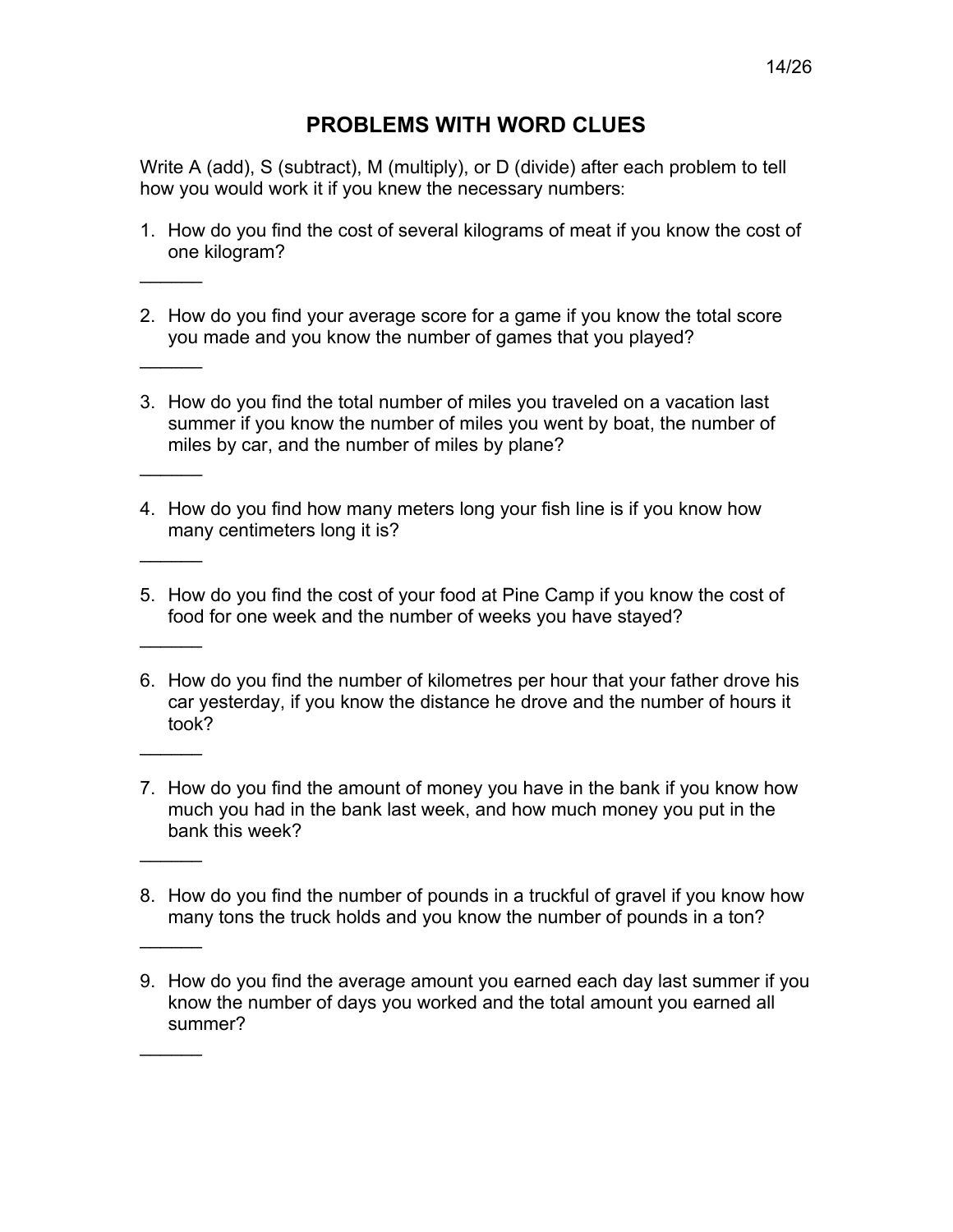<span id="page-14-0"></span>Write A (add), S (subtract), M (multiply), or D (divide) after each problem to tell how you would work it if you knew the necessary numbers:

1. Adam knows that one route to work is shorter than the second route. How much shorter is the first route to his workplace?

 $\overline{\phantom{a}}$ 

 $\overline{\phantom{a}}$ 

 $\frac{1}{2}$ 

 $\frac{1}{2}$ 

 $\overline{\phantom{a}}$ 

 $\frac{1}{2}$ 

- 2. If you knew the cost of housing this year rose twice as much as last yearís cost, how do you find the increase in the cost of housing?
- 3. The cost of building a bridge was much more than the original estimate. How much did the price increase from the original estimate?
- 4. If you know that the total number of voters last year was less than the total number of voters this year, how do you find the decrease in the number of voters?
- 5. How do you find the difference between the prices of a red sweater and a blue sweater if you know the price of each sweater?
- $\frac{1}{2}$ 6. If  $\frac{1}{2}$  of all the trucks inspected by the weigh scale failed the inspection, how many trucks failed?
- 7. If Elizabeth paid 10% of her wages in taxes, how much did she pay in taxes?
- 8. If you know how many stamps you have and how many stamps Tom has, how do you find how many more or less stamps you have than Tom?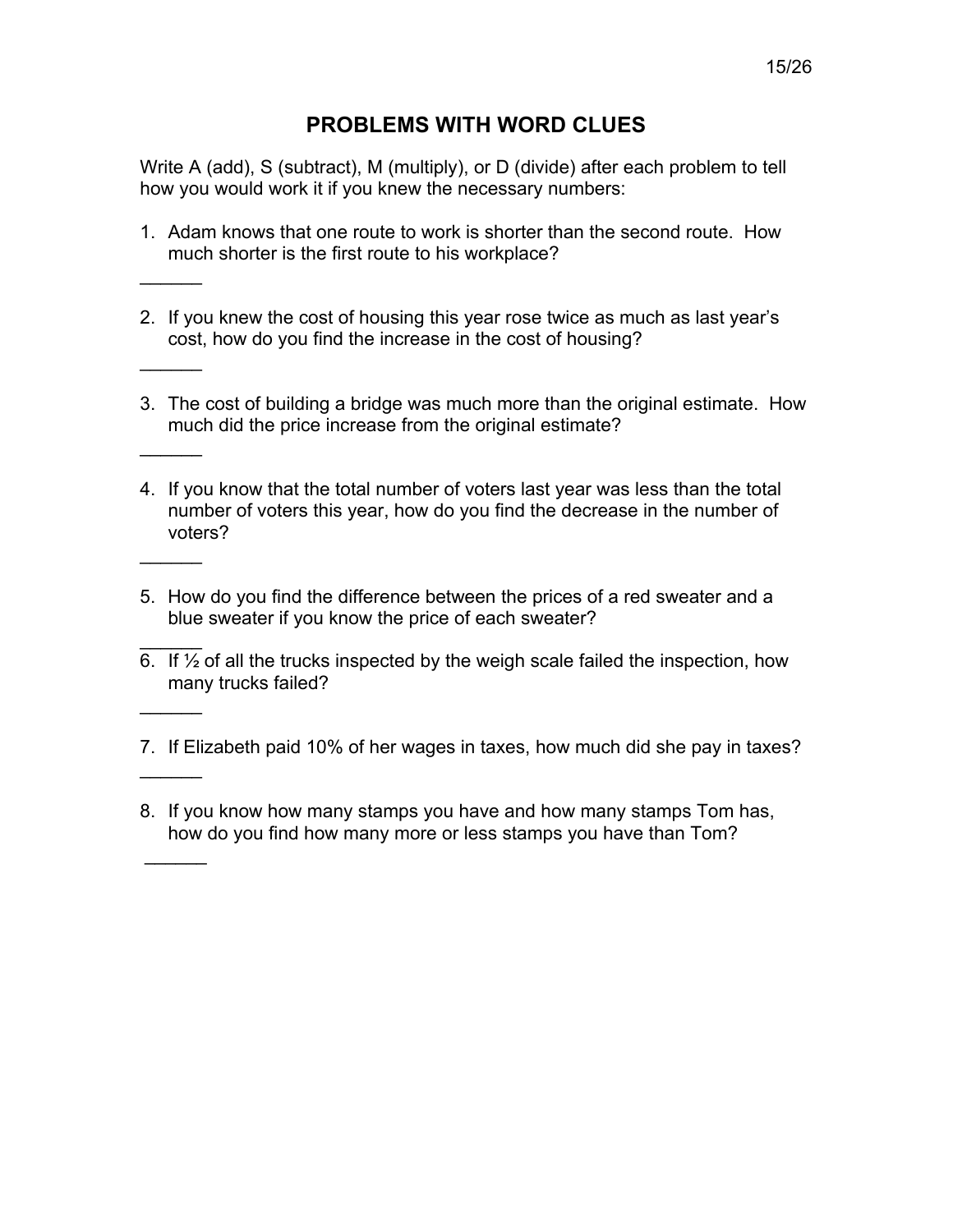<span id="page-15-0"></span>Write A (add), S (subtract), M (multiply), or D (divide) after each problem to tell how you would work it if you knew the necessary numbers:

1. How do you find the number of dishes of ice cream you can get from several quarts of ice cream, if you know how many dishes you can get from one quart of ice cream?

 $\overline{\phantom{a}}$ 

 $\overline{\phantom{a}}$ 

 $\overline{\phantom{a}}$ 

 $\frac{1}{2}$ 

 $\frac{1}{2}$ 

 $\frac{1}{2}$ 

 $\overline{\phantom{a}}$ 

 $\overline{\phantom{a}}$ 

- 2. How do you find your share of the cost of a party, if you know the total cost of the party and the number of persons giving the party?
- 3. How do you find the difference between the number of kilometres your father drove his new car last week and the number he drove this week?
- 4. If you buy a hat, a belt, and some other things before you go to a summer camp, how do you find the combined cost?
- 5. How do you find the total weight of the boys on a sled, if you know the weight of each boy on the sled?
- 6. If you know how much you have to pay for a second-hand car, and you know how much four new tires for the car will cost, how do you find how much the car and the tires will cost altogether?
- 7. How do you find the cost of one apple if you know the cost of several apples?
- 8. How do you find how many sheets of paper there are in several pads if you know how many sheets there are in one pad?
- 9. How do you find the number of people who went to the carnival if you know how many were there each night?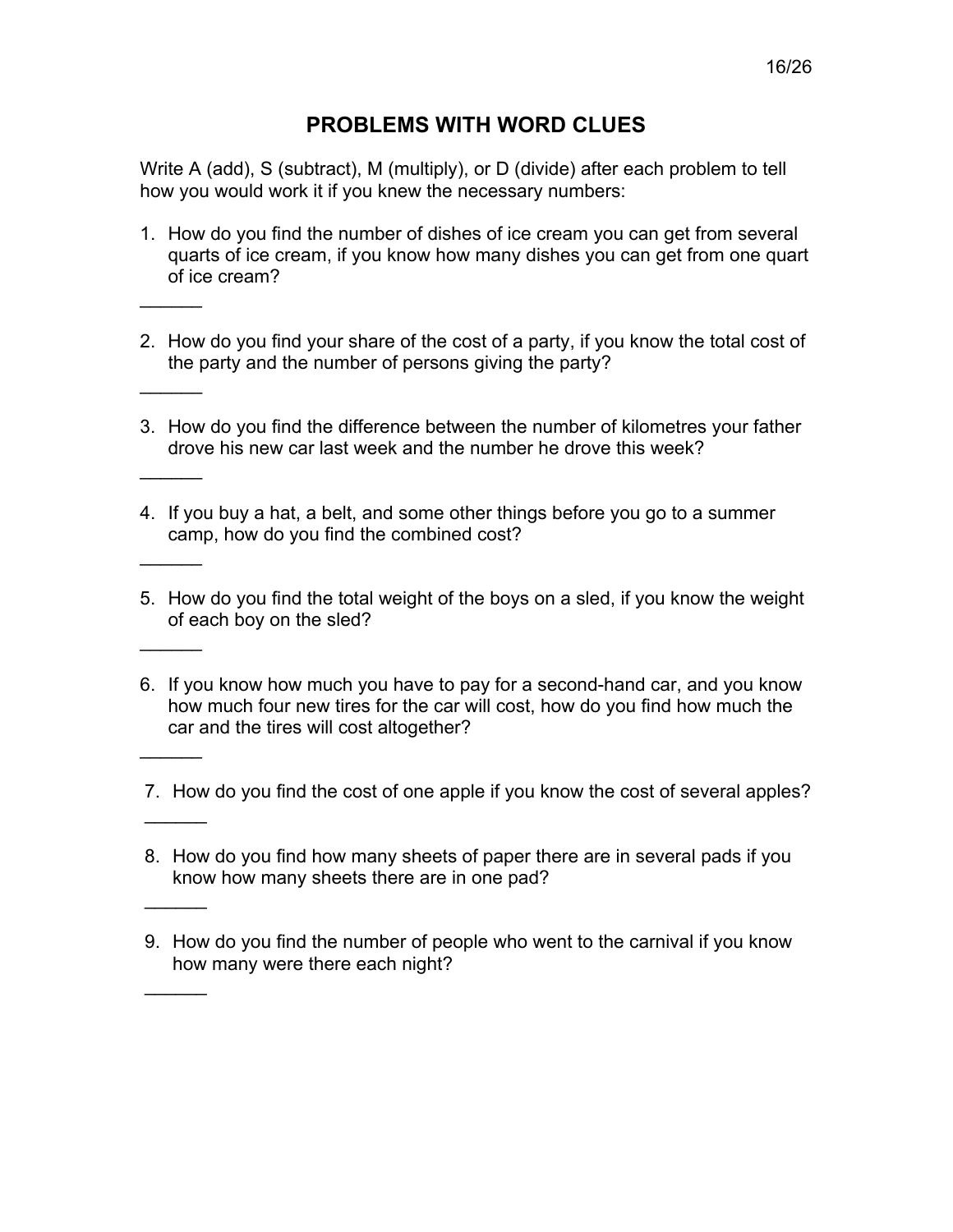<span id="page-16-0"></span>Write the word **add**, **subtract**, **multiply**, or **divide** on each line in the problem to tell how you would work it if you knew the necessary numbers?

- 1. If you know how many hours you have worked on each of several days, you and then electron to find the average time you worked a day.
- 2. If you know the cost of each of several things you bought, you example to find the total cost and then \_\_\_\_\_\_\_\_\_ to find how much change you would get from a ten-dollar bill.
- 3. If you know the total amount you paid at a sale for a certain number of yards of cloth, you \_\_\_\_\_\_\_\_ to find the cost per yard. If you also know the regular price per yard at which the cloth sold before the sale, you be find how much you saved on each yard.
- 4. If you know the number of yards of canvas you bought today and the number of yards of the same kind of burlap you bought last week, you busing to find the total number of yards you got. If you know the price per yard, you to find the cost of all the canvas.
- 5. If you know how much you earn and how much you save each week, you to find how much you spend in one week. To find the amount you spend in a year, you spend in a year, you
- 6. If you know the cost of a bicycle you buy on the installment plan and the amount of cash you pay when you buy it, you bused to find the amount you still owe on it. If you know the amount of each monthly installment, you to find the number of months it will take to pay for the bicycle.
- 7. If you know the cost of running a car for a year and the number of kilometres traveled, you \_\_\_\_\_\_\_\_ to find the average cost per mile.
- 8. If you know the cost of an old boat and the amount you spent to repair it, you to find the total cost of the boat. If you also know the amount for which you sold the boat later, you but find your profit on the sale.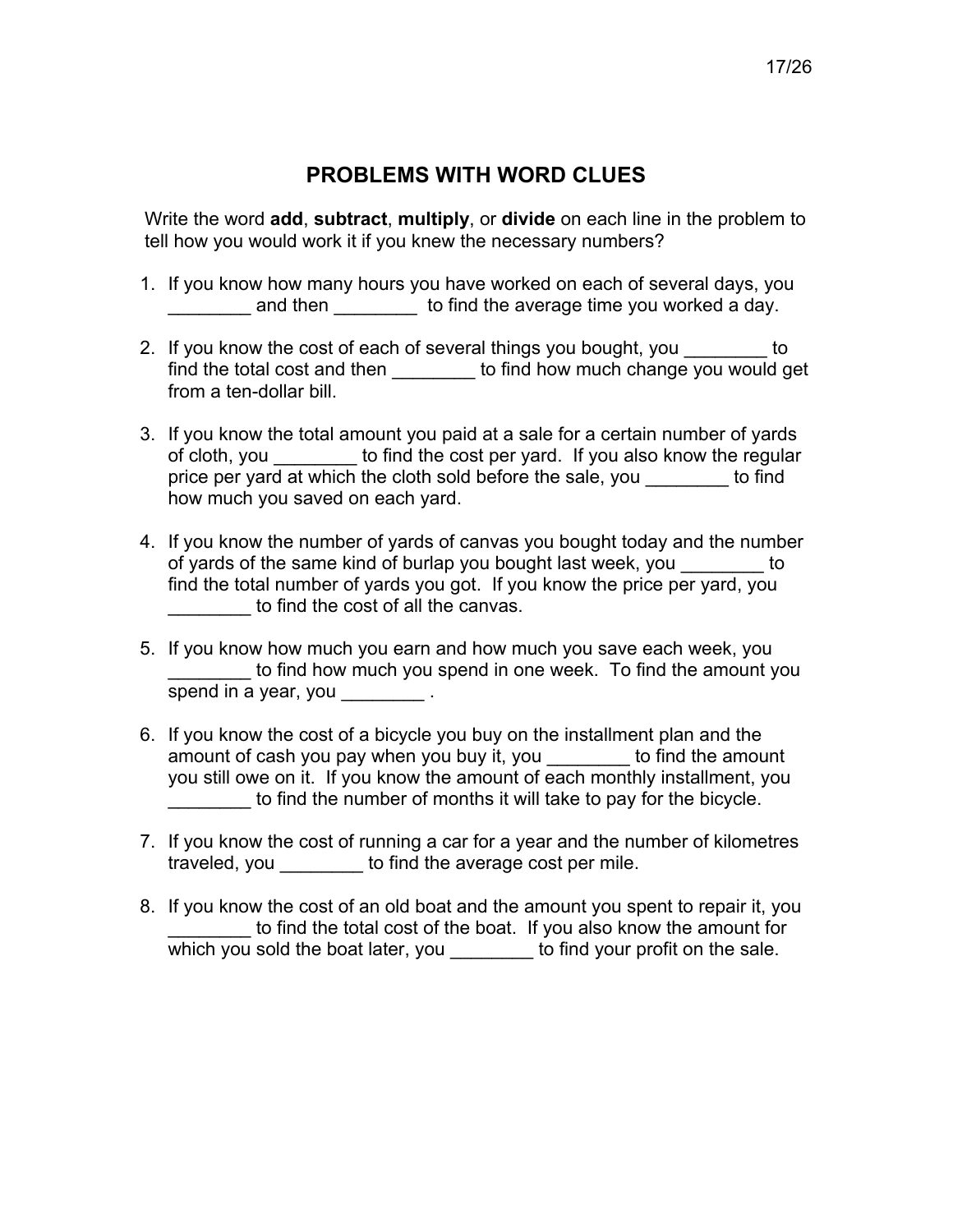<span id="page-17-0"></span>You will find certain facts written under each problem. If any one of these facts is **given** in the problem, write **G** after it; if the fact is one that you must **find**, write **F** after it. Then work the problem at the right.

1. Bob wants a bicycle that costs \$68.95. He has saved \$23.28 for it. How much more must he save before he can buy the bicycle?

| The amount of money Bob has saved |  |
|-----------------------------------|--|
| The amount more he must save      |  |
| The cost of the bicycle           |  |

2. John is printing 150 tickets for a basketball game. Yesterday he printed 48 tickets. Today he printed 56. How many more does he need to print?

The number of tickets printed yesterday The number of tickets not yet printed The number to be made altogether

3. The team sold 141 tickets for the game. How many tickets were not sold? (see example 2) \_\_\_\_\_\_\_\_. The team charged \$3.00 for a ticket. If all the tickets had been sold, how much more money would the team have collected?

| The number of tickets sold     |  |
|--------------------------------|--|
| The cost of the unsold tickets |  |
| The number of unsold tickets   |  |

4. Joe picked 10 litres of berries. He sold all but 2 litres at \$1.25 a litre. How much did he get for the berries?

| The price of each litre             |  |
|-------------------------------------|--|
| The amount received for the berries |  |
| The number of litres picked         |  |
| The number of litres kept           |  |
|                                     |  |

5. Ed bought some seeds for \$10.80 and some plant food for \$6.95. If he gave the clerk \$18.00, how much change did he get?

| The amount of change Ed got  |  |
|------------------------------|--|
| The cost of the seeds        |  |
| The amount he gave the clerk |  |
| The cost of the plant food   |  |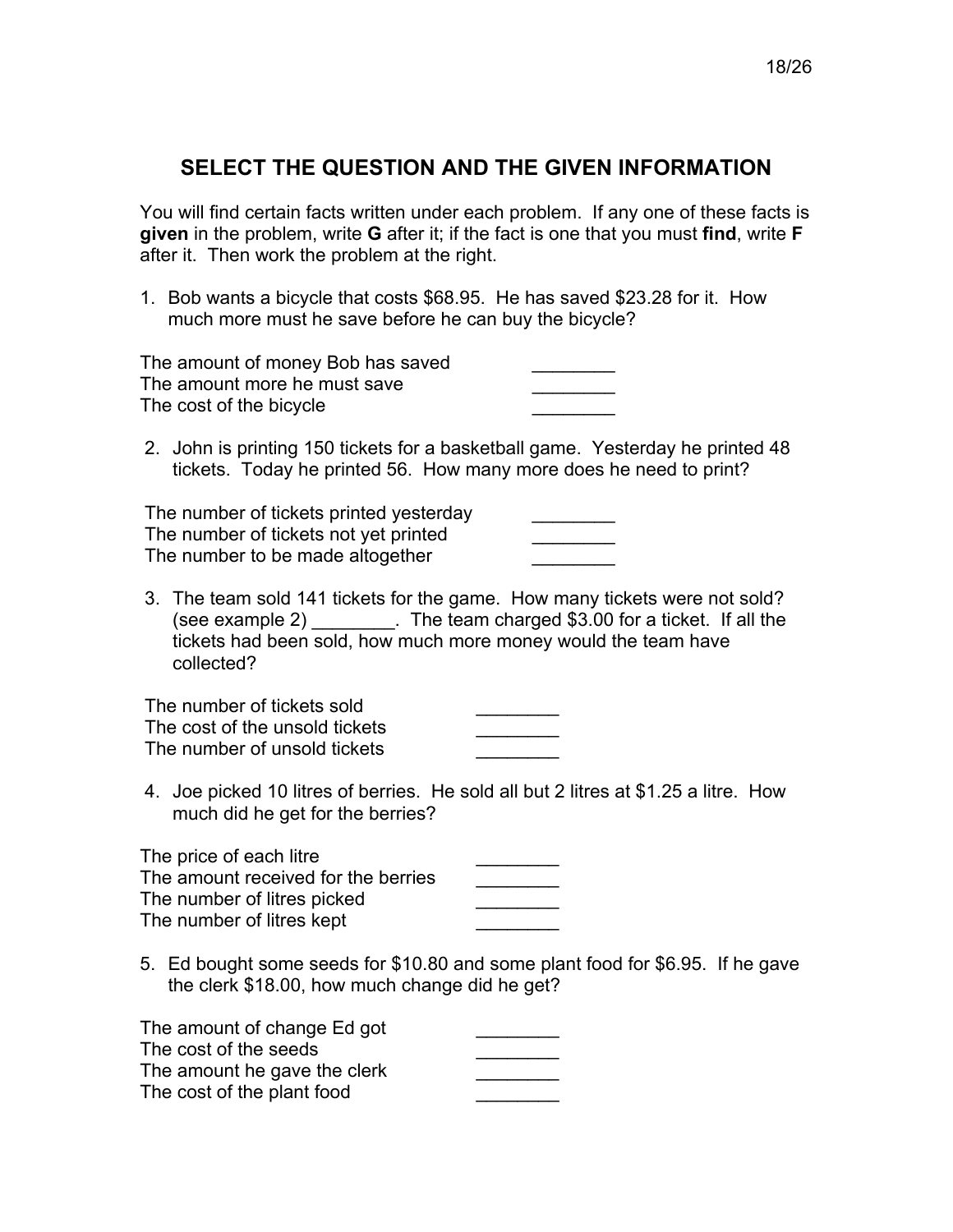<span id="page-18-0"></span>You will find certain facts written under each problem. If any one of these facts is **given** in the problem, write **G** after it; if the fact is one that you must **find**, write **F**  after it. Then work the problem at the right.

1. Tom wants to save \$50.00 this summer. So far he has saved \$7.75 each week. How much did he save in 5 weeks? How much more does he need to make \$50.00?

| The amount he wants            |  |
|--------------------------------|--|
| The amount he still needs      |  |
| The amount he saved each week  |  |
| The amount he saved in 5 weeks |  |

2. Mr. Smallgeese took 2 boys to the rodeo. He bought 3 tickets at \$5.50 each. How much did he pay for them?

| The number of tickets bought        |  |
|-------------------------------------|--|
| The amount paid for all the tickets |  |
| The amount paid for 1 ticket        |  |

3. Fred bought a box of chocolate bars for \$12.00. There are 24 bars in a box. He sold all the bars at \$ .40 each. How much did John make?

| The amount of money John made  |  |
|--------------------------------|--|
| The cost of a box of bars      |  |
| The amount he got for each bar |  |
| The number of bars in a box    |  |

4. Tom bought a \$5.00 bus ticket each time he rode a bus. He could have bought 6 tickets for \$9.00. How much would he have saved on 6 rides by buying 6 tickets at one time?

| The cost of 6 tickets bought together |  |
|---------------------------------------|--|
| The amount he would have saved        |  |
| The cost of a single ticket           |  |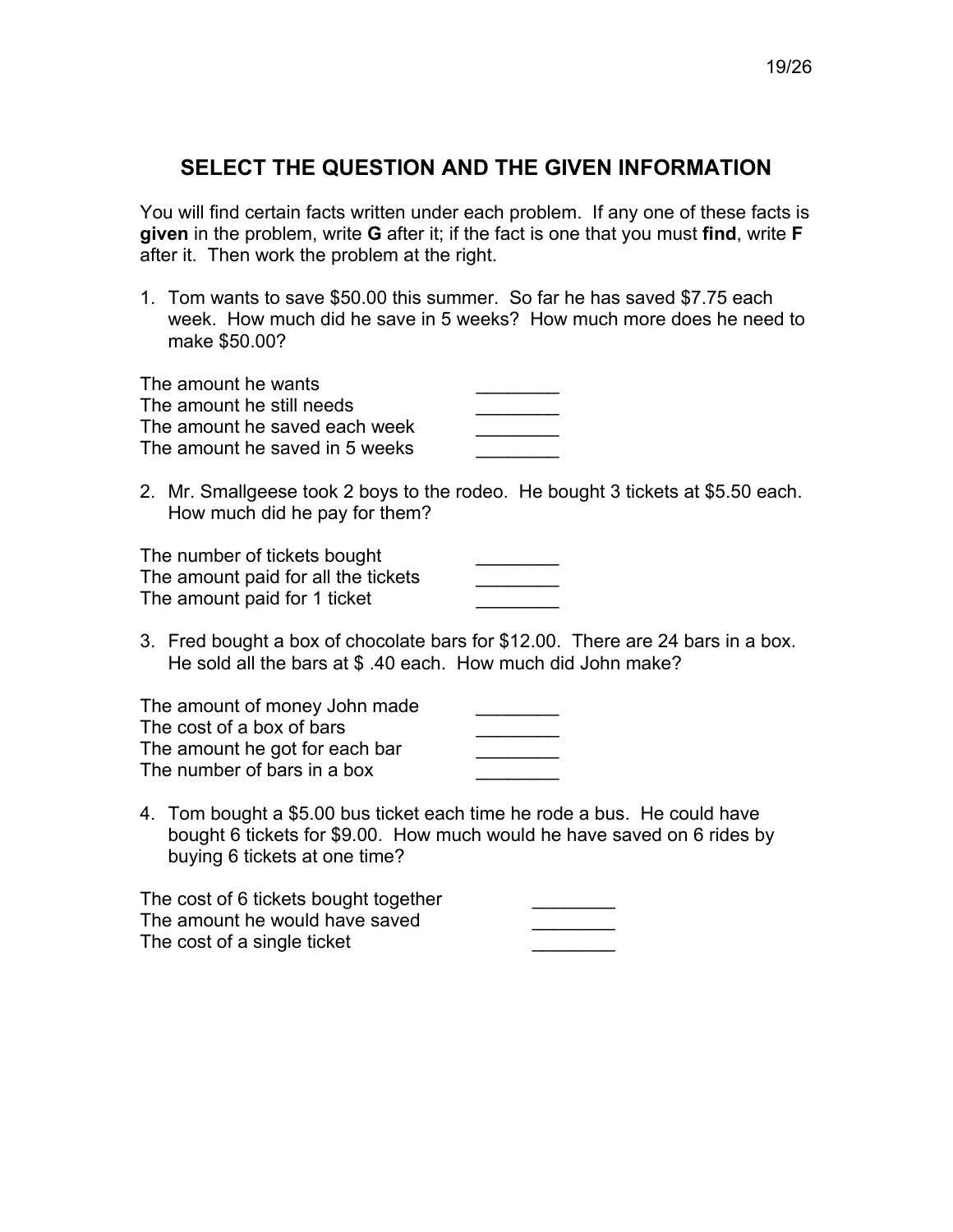<span id="page-19-0"></span>Some two-step problems are given below. Each problem tells you information that you must use to work out the problem. This information is called **given facts (G)**. Each problem also asks a **question (Q)**, that you must finally answer. In working the first step of the problem a **new fact must be found (F)**, which is needed in working the second-step of the problem.

Each problem below has some facts under it. After each fact write **G**, **Q**, or **F** to tell which kind of fact it is. Then work the problem:

1. During his summer vacation of 10 weeks, Earl worked for \$30.00 a week. He put 1/3 of his money in the savings bank. How much did Tom put in the bank?

The number of weeks Earl worked The amount he earned all summer The amount he earned in one week The amount of money Earl put in the bank

2. Mr. King picked 75 kilograms of peaches. He kept 8 kilograms and sold the rest for \$2.00 a kilogram. How much did Mr. King get for the peaches he sold?

The number of kilograms Mr. King sold The selling price of one kg The number of kilograms he kept The number of kilograms he picked The amount he got for the peaches he sold

3. Ramona had \$38.43 in the bank. She earned \$15.72 more and received \$12.50 for her birthday. In the summer she spent all he money for 31 days at a camp. How much, on the average, did it cost for her each day at the camp?

| The number of days at camp               |  |
|------------------------------------------|--|
| The cost of one day at camp              |  |
| The total amount of money Ramona had     |  |
| The amount of money Ramona earned        |  |
| The amount she received for her birthday |  |
| The amount Ramona had in the bank        |  |
|                                          |  |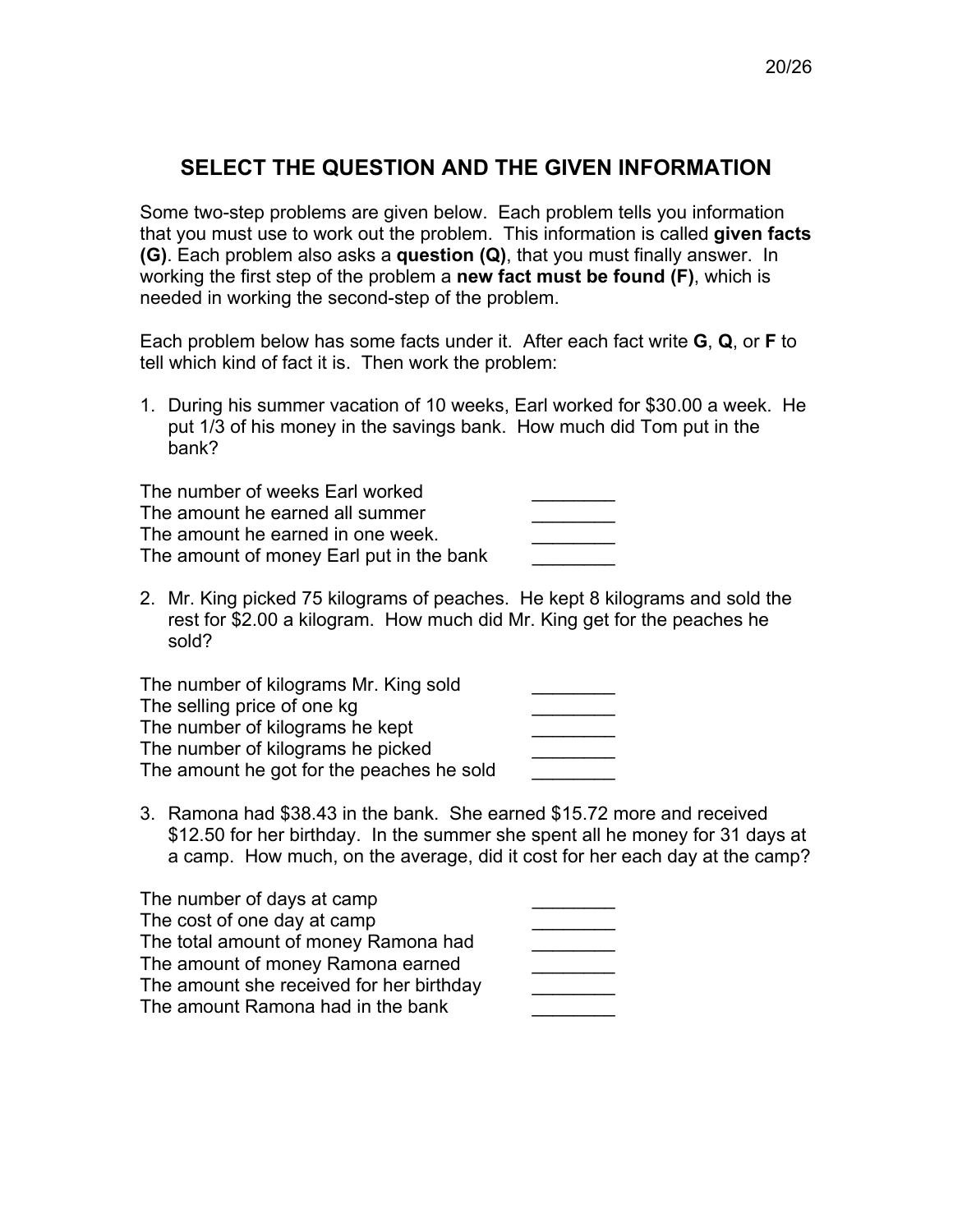<span id="page-20-0"></span>Some three-step problems are given below. Each problem contains certain **given facts (G)** that you use in working the problem. It also asks a **question (Q)** that you must finally answer. In working the first and second steps of the problem, **new facts (F)** must be found, which are needed in working the third step of the problem.

Each problem below has some facts written under it. After each fact write **G**, **Q**, or **F** to tell which kind of fact it is:

1. Mrs. Unka can buy a washing machine for cash by paying \$725.00 or on the installment plan by paying \$125.00 down and \$60.00 a month for 12 months. How much will she save by paying cash?

| Cash cost of the machine |  |
|--------------------------|--|
| Cost on installment plan |  |
| Amount to be paid down   |  |
| Amount saved             |  |
| Amount paid per month    |  |
| Amount paid in 9 months  |  |

2. Mr. Hall bought 3 qt. oil at \$1.80 a quart and 7 gallons gasoline at \$.77 a gallon. How much did the oil and gasoline cost?

| Cost of all the gasoline      |  |
|-------------------------------|--|
| Cost of one 1 quart of oil    |  |
| Cost of oil and gasoline      |  |
| Cost of 1 gallon of gasoline  |  |
| Number of gallons of gasoline |  |
| Cost of all the oil           |  |

3. Peggy bought 3 yd. cloth at \$3.98 a yard and a spool of thread for \$1.09. How much change did she get from a twenty-dollar bill?

| Amount of change she got    |  |
|-----------------------------|--|
| Cost of the spool of thread |  |
| Cost of all the cloth       |  |
| Amount Peggy spent          |  |
| Number of yards of cloth    |  |
| Cost of 1 yard of cloth     |  |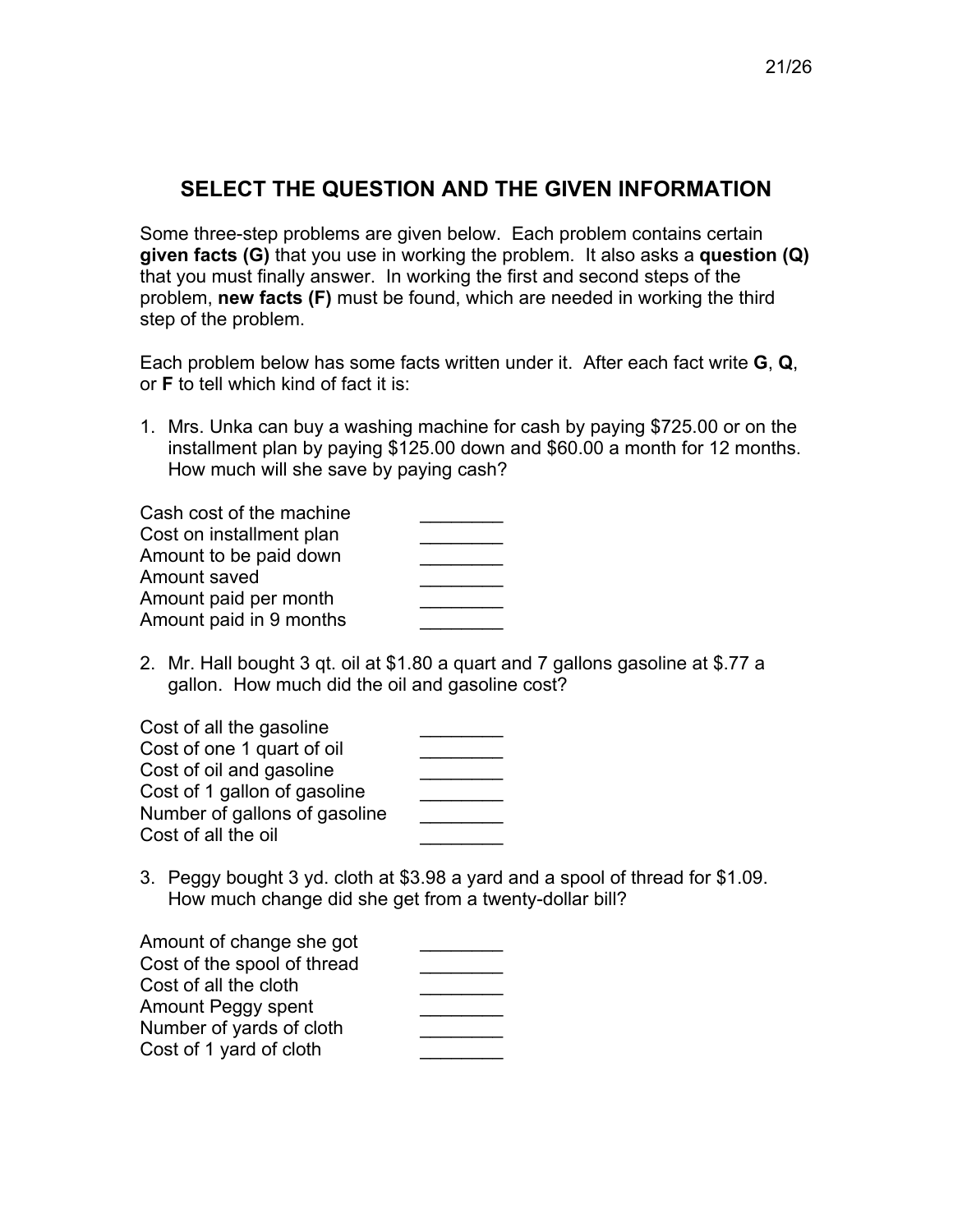<span id="page-21-0"></span>Some three-step problems are given below. Each problem contains certain **given facts (G)** that you use in working the problem. It also asks a **question (Q)** that you must finally answer. In working the first and second steps of the problem, **new facts (F)** must be found, which are needed in working the third step of the problem.

Each problem below has some facts written under it. After each fact write **G**, **Q**, or **F** to tell which kind of fact it is:

1. Mr. Lee earns \$575.00 a month. If he spent all he earned last year except \$160.00 that he gave his son and \$500.00 that he saved, how much did he spend?

| Amount he gave his son   |  |
|--------------------------|--|
| Amount earned last year  |  |
| Amount earned in 1 month |  |
| Amount not spent         |  |
| Amount he saved          |  |

2. A kitchen is 21 ft. long and 18 ft. wide. How much will it cost to cover the floor with linoleum at \$6.25 per square yard?

| Width of the kitchen   |  |
|------------------------|--|
| Total cost of linoleum |  |
| Cost of 1 square yard  |  |
| Area in square yards   |  |
| Length of the kitchen  |  |
| Area in square feet    |  |

3. Mr. Lee ran his light compact car 319.2 km on 9 litres of gasoline. Arthur, who has a heavier car, went 179.3 km on 11 litres. On the average, what is the difference between the numbers of km per litre that each car went?

| Mr. Lee's average per litre   |  |
|-------------------------------|--|
| Number of litres Arthur used  |  |
| Difference in km per litre    |  |
| Distance Mr. Lee drove        |  |
| Arthur's average per litre    |  |
| Number of litres Mr. Lee used |  |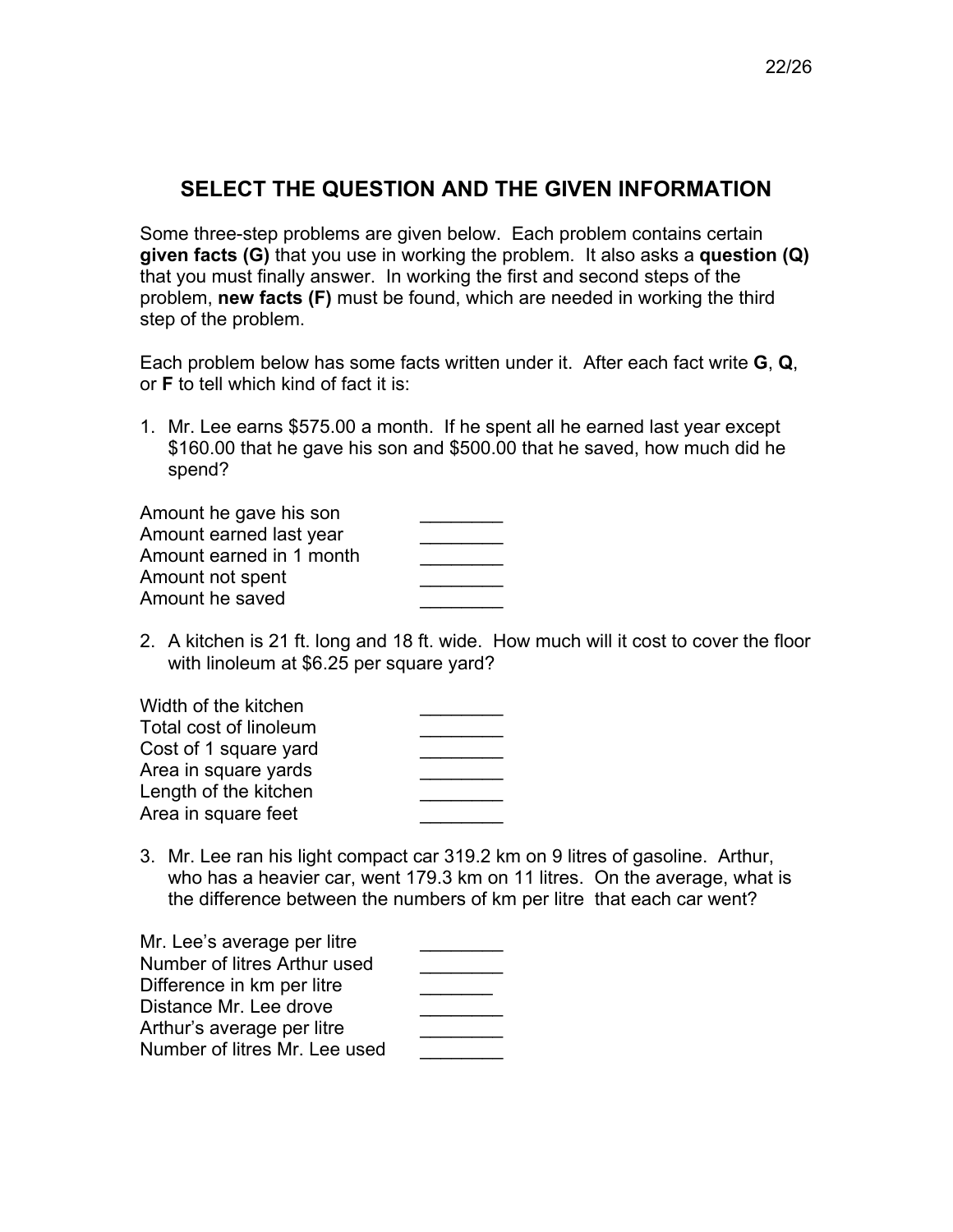## **PROBLEMS WITH MISSING QUESTIONS**

<span id="page-22-0"></span>The following problems are not complete because no question has been asked. Finish each problem by writing on the line a question that can be answered by using the facts given. Then work the problem:

1. At the bookstore George bought a dictionary for \$1.68. To pay for it he gave the clerk a \$5.00 bill.

 $\mathcal{L}_\text{max}$  , and the contract of the contract of the contract of the contract of the contract of the contract of \_\_\_\_\_\_\_\_\_\_\_\_\_\_\_\_\_\_\_\_\_\_\_\_\_\_\_\_\_\_\_\_\_\_\_\_\_\_\_\_\_\_\_\_\_\_\_\_\_\_\_\_\_\_\_\_\_\_\_\_\_\_\_\_

 $\mathcal{L}_\text{max}$  and  $\mathcal{L}_\text{max}$  and  $\mathcal{L}_\text{max}$  and  $\mathcal{L}_\text{max}$  and  $\mathcal{L}_\text{max}$  and  $\mathcal{L}_\text{max}$  $\mathcal{L}_\text{max}$  and  $\mathcal{L}_\text{max}$  and  $\mathcal{L}_\text{max}$  and  $\mathcal{L}_\text{max}$  and  $\mathcal{L}_\text{max}$  and  $\mathcal{L}_\text{max}$ 

 $\mathcal{L}_\text{max} = \mathcal{L}_\text{max} = \mathcal{L}_\text{max} = \mathcal{L}_\text{max} = \mathcal{L}_\text{max} = \mathcal{L}_\text{max} = \mathcal{L}_\text{max} = \mathcal{L}_\text{max} = \mathcal{L}_\text{max} = \mathcal{L}_\text{max} = \mathcal{L}_\text{max} = \mathcal{L}_\text{max} = \mathcal{L}_\text{max} = \mathcal{L}_\text{max} = \mathcal{L}_\text{max} = \mathcal{L}_\text{max} = \mathcal{L}_\text{max} = \mathcal{L}_\text{max} = \mathcal{$ \_\_\_\_\_\_\_\_\_\_\_\_\_\_\_\_\_\_\_\_\_\_\_\_\_\_\_\_\_\_\_\_\_\_\_\_\_\_\_\_\_\_\_\_\_\_\_\_\_\_\_\_\_\_\_\_\_\_\_\_\_\_\_\_

Question:

2. At a special sale Joe paid \$5.35 for a tennis racket that had been \$6.25 before the sale.

Question:

3. At the County Fair Mrs. Allen bought a jar of jam for \$.45 and some homemade rolls for \$.50. She paid for them with a dollar bill.

Question:

4. Mr. Jones ordered 2 ½ dozen tulip bulbs at the Garden Club flower shop. The bulbs were \$3.00 a dozen.

Question:

5. The food for a picnic cost \$21.45. There were 33 people at the picnic. They shared the cost equally.

 $\mathcal{L}_\text{max} = \mathcal{L}_\text{max} = \mathcal{L}_\text{max} = \mathcal{L}_\text{max} = \mathcal{L}_\text{max} = \mathcal{L}_\text{max} = \mathcal{L}_\text{max} = \mathcal{L}_\text{max} = \mathcal{L}_\text{max} = \mathcal{L}_\text{max} = \mathcal{L}_\text{max} = \mathcal{L}_\text{max} = \mathcal{L}_\text{max} = \mathcal{L}_\text{max} = \mathcal{L}_\text{max} = \mathcal{L}_\text{max} = \mathcal{L}_\text{max} = \mathcal{L}_\text{max} = \mathcal{$  $\mathcal{L}_\text{max}$  and  $\mathcal{L}_\text{max}$  and  $\mathcal{L}_\text{max}$  and  $\mathcal{L}_\text{max}$  and  $\mathcal{L}_\text{max}$  and  $\mathcal{L}_\text{max}$ 

 $\mathcal{L}_\text{max}$  and  $\mathcal{L}_\text{max}$  and  $\mathcal{L}_\text{max}$  and  $\mathcal{L}_\text{max}$  and  $\mathcal{L}_\text{max}$  and  $\mathcal{L}_\text{max}$ 

Question: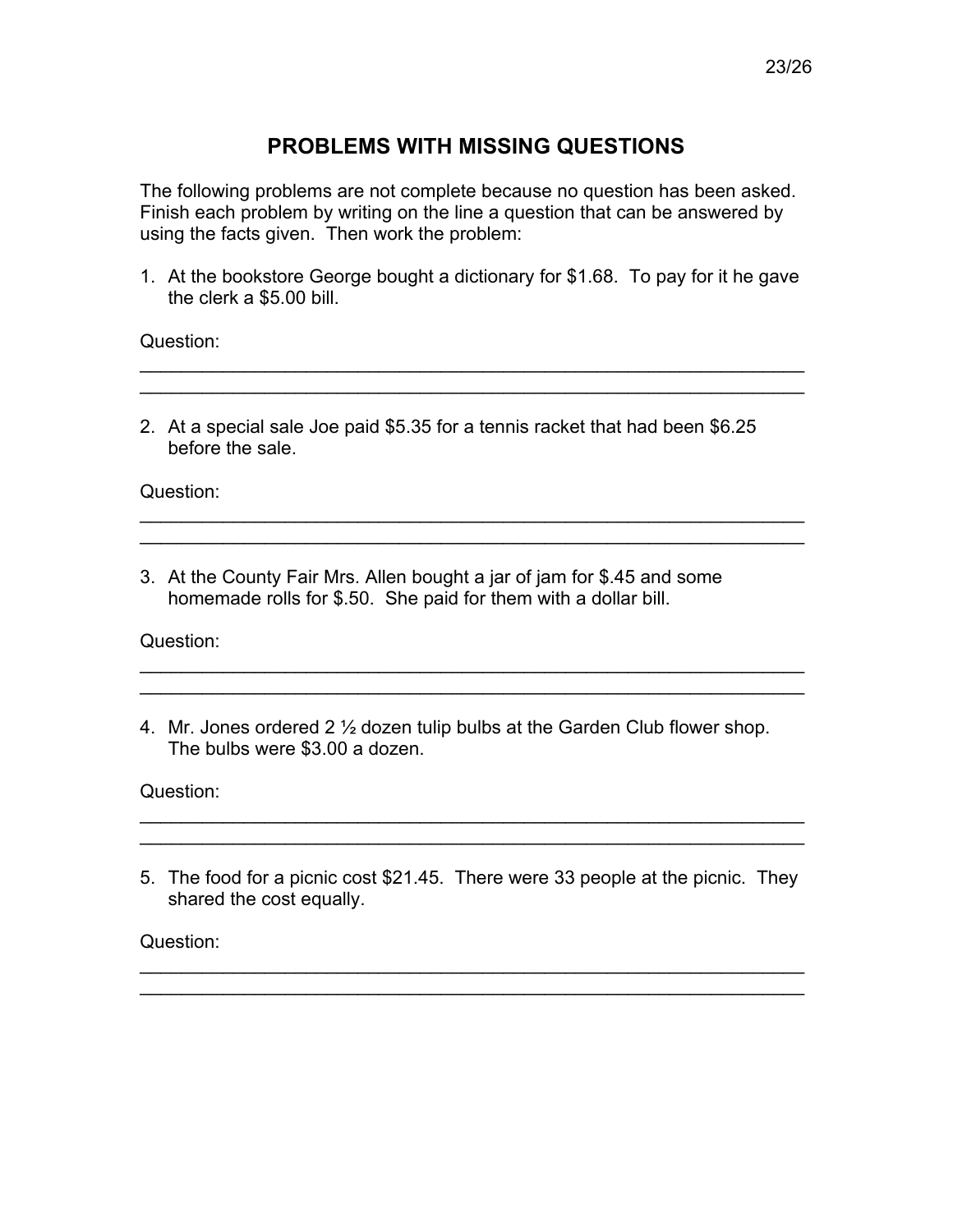#### **PROBLEMS WITH MISSING FACTS**

<span id="page-23-0"></span>In each of the following problems there is a missing fact which you must know before you can work the problem. On the line write some fact that you need to solve the problem. Then work the problem:

1. The Science Club had a picnic yesterday and it cost \$25.35. If they shared the expense equally, how much did each one pay?

Needed Fact: There were 39 people

2. George saved all the money he earned on Saturdays. He spent \$6.50 of his savings for a football. How much money did he have left then?

Needed fact: **with a set of the set of the set of the set of the set of the set of the set of the set of the set of the set of the set of the set of the set of the set of the set of the set of the set of the set of the set** 

3. Miss. Lane works in an office. She spends  $\frac{3}{4}$  of her salary for room and board. How much does her room and board cost?

Needed fact: \_\_\_\_\_\_\_\_\_\_\_\_\_\_\_\_\_\_\_\_\_\_\_\_\_\_\_\_\_\_\_\_\_\_\_\_\_\_\_\_\_\_\_\_\_\_\_\_\_\_\_\_\_

4. Tomís mother is buying a radio set for \$28.00. If she is paying for it on the installment plan, how much does she pay each month?

Needed fact:  $\blacksquare$ 

5. Mrs. White sent Allen to the store for 1 lb. of butter and 5 lb. of sugar. How much money did Allen pay for these things?

Needed fact: \_\_\_\_\_\_\_\_\_\_\_\_\_\_\_\_\_\_\_\_\_\_\_\_\_\_\_\_\_\_\_\_\_\_\_\_\_\_\_\_\_\_\_\_\_\_\_\_\_\_\_\_\_

6. Ben sold tickets for a baseball game. When he counted those he had left, there were 14. How many tickets did Ben have at first?

Needed fact: **with a set of the set of the set of the set of the set of the set of the set of the set of the set of the set of the set of the set of the set of the set of the set of the set of the set of the set of the set**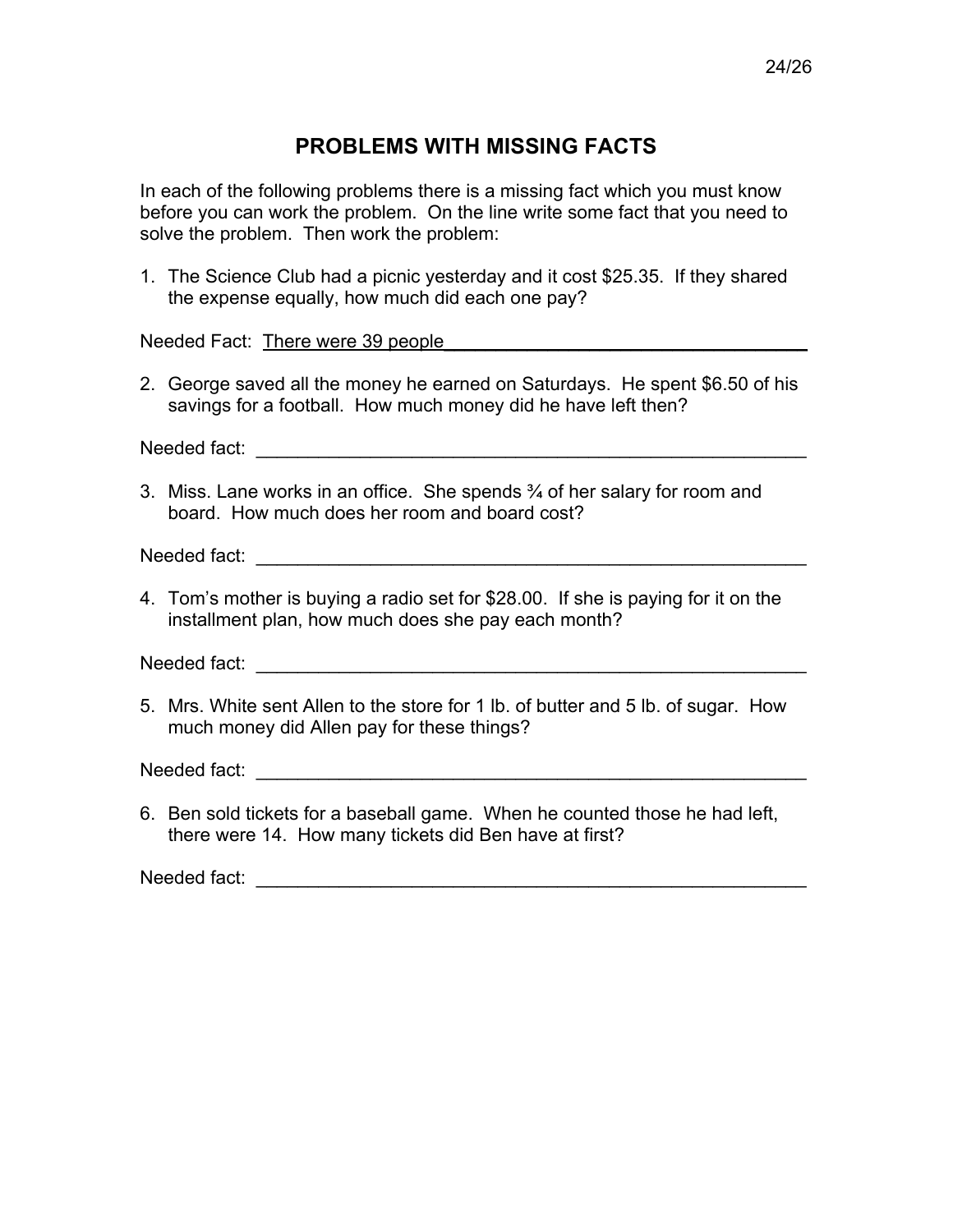## **PROBLEMS WITH NUMBERS**

<span id="page-24-0"></span>After each problem tell how to work it by writing A, S, M, or D. If there are two steps, write the letter for each step. Then do the work at the right:

- 1. Last week when Fred was helping Mr. King he worked 2 hours on Thursday, 2 hours on Friday, and 5 hours on Saturday. If Mr. King paid Fred \$7.25 an hour, how much did Fred earn?
- 2. Jim saves \$5.00 from his salary each month. In how many weeks will he have \$75.00?

 $\frac{1}{2}$ 

 $\frac{1}{2}$ 

 $\frac{1}{2}$ 

 $\frac{1}{2}$ 

 $\frac{1}{2}$ 

 $\frac{1}{2}$ 

- 3. Tom and Ned had \$7.86 to divide equally. Ned spent \$.25 of his share of the money. How much did Ned have left?
- 4. Ed made a bowling score of 215 last week. His score this week was 198. How much more did he make last week?
- 5. Last week Joe sold 28 papers on Wednesday, 36 papers on Thursday, 32 papers on Friday, and 51 papers on Saturday. How many papers did he sell altogether on these four days?
- 6. Two boys picked 5 pails of Saskatoons and sold them for \$4.98 each. They divided the money equally. How much did each boy get?

<sup>7.</sup> Ned had \$8.49 when he left home this morning. He paid \$2.25 for bus fares, \$4.98 for lunch, and \$.50 for a newspaper. How much does he have left after paying for these things?